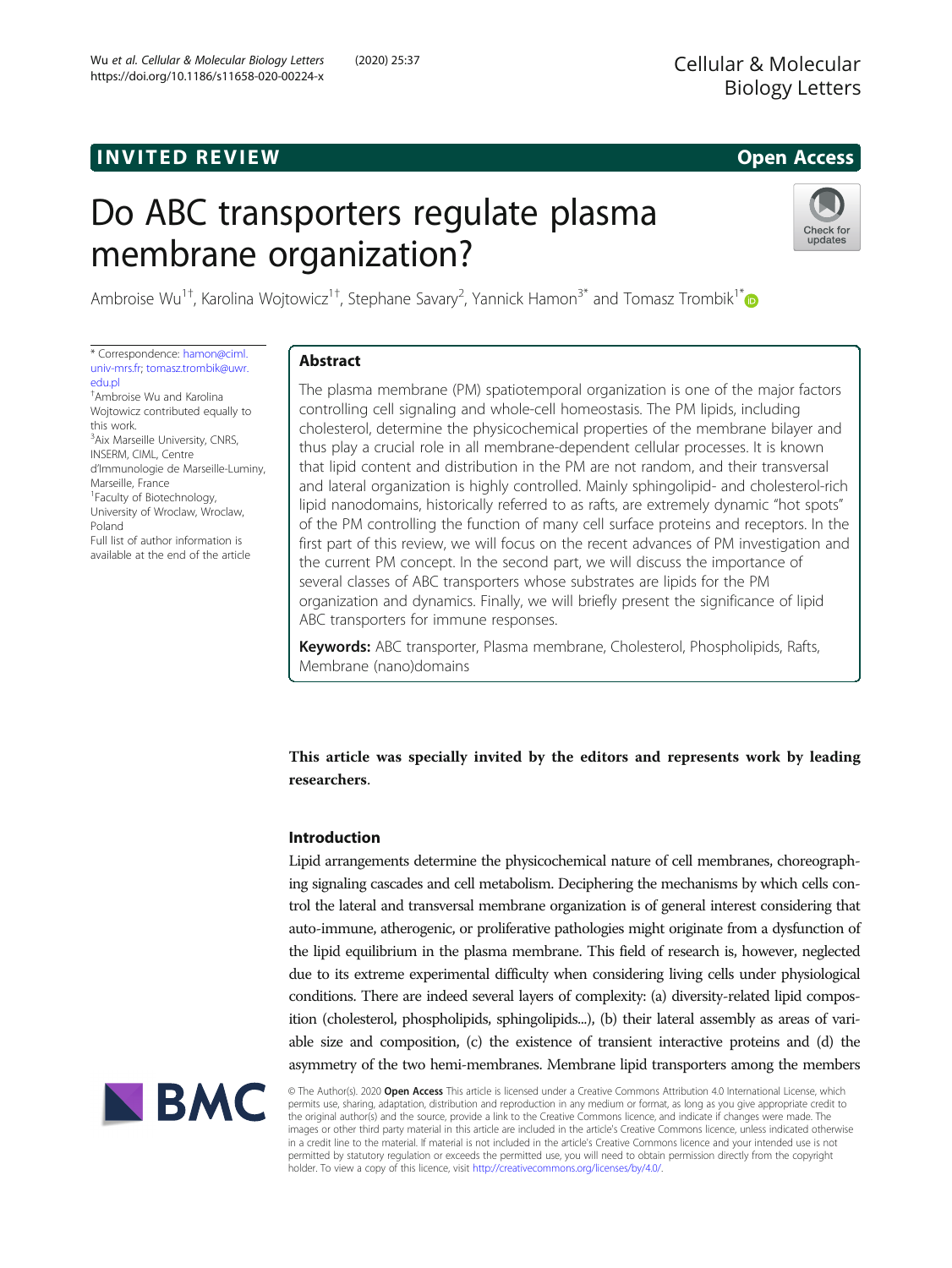of the ATP Binding Cassette (ABC) transporter and the P-type ATPase families have been hypothesized to be pivotal in the maintenance of membrane lipid composition homeostasis [[1](#page-12-0)]. Although structurally distinct, these transporters share common features such as their polytopic nature, their high molecular weight, and their cytosolic ATPase activity, fueling their transport activity of lipid compounds (for a majority of them). However, establishing the exact nature of their allocrites is still puzzling, since redundant, indirect, or compensatory activities may obscure experimental readouts as demonstrated for multidrug resistanceassociated ABC transporters [\[2\]](#page-12-0). This review aims to update on recent advances in the knowledge of membrane organization in living cells and how lipid ABC transporters might be implicated in its homeostasis including their direct (associated with the PM) and indirect (function in lipid metabolism that contributes to changes in the composition of membrane lipids) effects on the plasma membrane.

#### PM organization: from historical perspectives to recent advances

Over the last 40 years, constant progress has been made to refine the original model of plasma membrane organization, described as the fluid mosaic membrane model by Singer and Nicholson, in 1972 [\[3\]](#page-12-0). The plasma membrane was defined as a two-dimensional lipid bilayer (composed of amphiphilic phospholipids) where globular integral proteins were incorporated, which was conceived to unify sparse experimental evidence, contradicting the Davidson-Danielli tri-layer (protein-lipid-protein) model [[4](#page-12-0)]. The fluid-mosaic membrane model incorporated at least two major concepts, which have not been disproved since then, namely the fluidity and dynamics of the membrane components and their mosaic nature, partly based on heterokaryon experiments of human and murine cells [\[5](#page-12-0)], whose components diffuse laterally and mix rapidly at physiological temperature. As early as 1976, the fluid mosaic model was enriched by its authors, taking into consideration that the cytoskeleton and extracellular matrix could influence the diffusion of membrane molecules and that ordered, or solid lipid phases could exist [\[6](#page-12-0)].

Thus the fluid mosaic model from 1972 was often caricatured as simplistic even though its authors had before everyone else introduced fundamental notions such as the formation of specialized domains of the membrane, allowing the reversible association of proteins or lipids, the sequestration or exclusion of membrane components, and translocation directed by the cytoskeleton [\[7](#page-12-0)]. Of course, the biochemical nature of these areas had not been established yet, nor their functional importance. However, at that time, the authors suspected the existence of non-covalent forces between membrane components and the formation of paracrystalline structures, particularly at the tight junction level. Precisely in polarized cells where these junctions separate apical and basolateral membranes, new aspects of the structure of cell membranes have been discovered, leading to the concept of the lipid raft described in the mid-1990s [\[8,](#page-12-0) [9\]](#page-12-0). It had been shown that there was differential lipid trafficking in these cells, where sphingolipids (glycosphingolipids and sphingomyelin) were preferentially apical, while glycerolipids such as phosphatidylcholines were basolateral. The existence of an intracellular sorting center where these apical microdomains composed of packed sphingolipids would be constituted led the authors to postulate the existence of moving platforms created by packing mainly of sphingolipids and cholesterol on which proteins could be selectively included or excluded.

Additionally, it transpires from the studies of artificial biomembranes that lipids can self-associate, conferring a coherent lateral structure. In model membranes, there was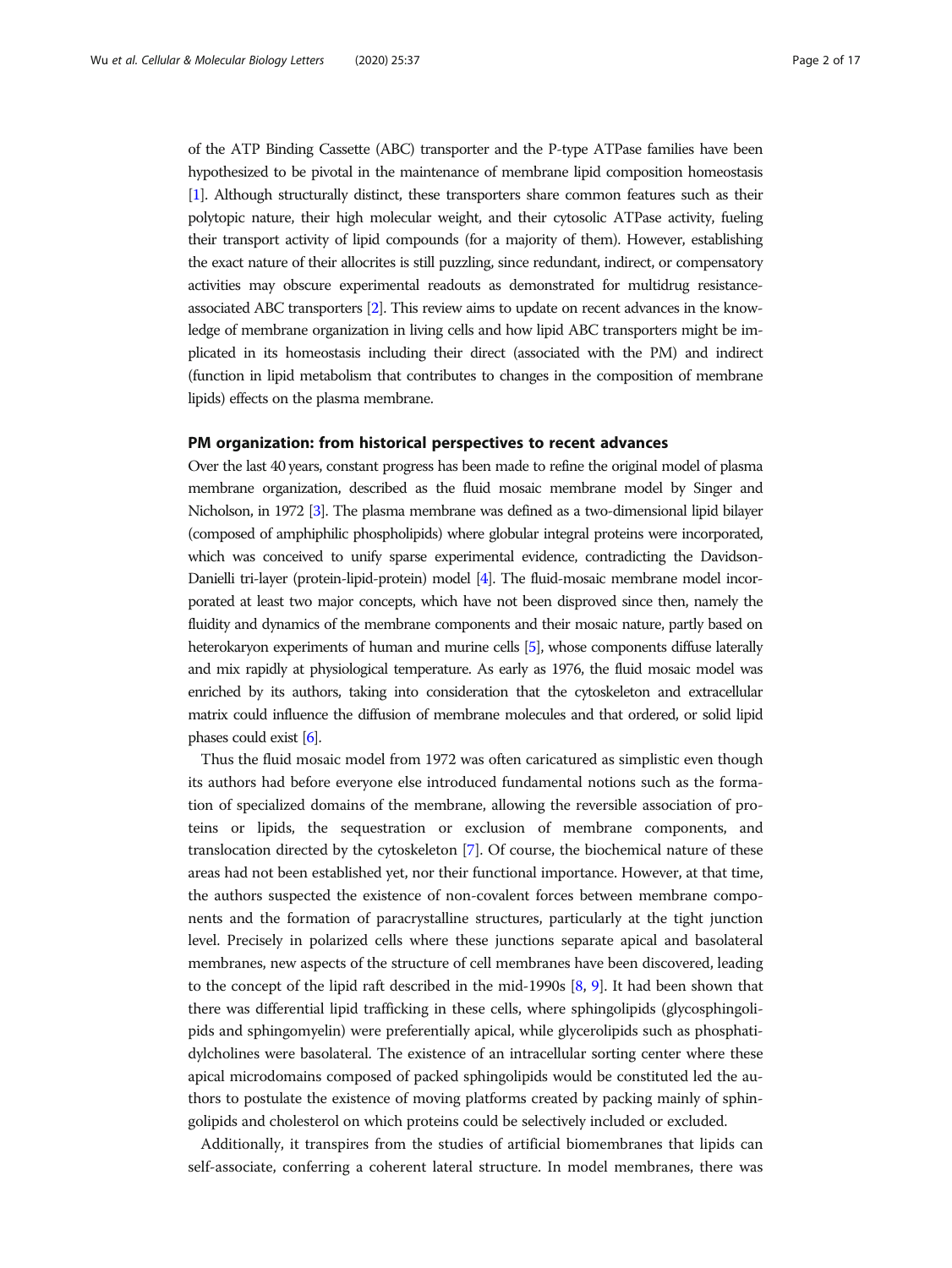observed a phase separation depending on cholesterol added into a mixture with phosphatidylcholine [\[10](#page-12-0)]. This leads to lateral segregation of lipid phases, where the polycyclic steroid core of the cholesterol favors its interaction with extended saturated acyl chains of phospholipids, increasing the membrane rigidity locally while excluding phospholipids with bulky unsaturated acyl chains (review in K. Simons et al., [\[11](#page-12-0)]). Sphingolipids that harbor longer and more saturated hydrocarbon chains also interact preferentially with cholesterol. Thus in planar lipid monolayers two coexisting lipid phases are created: a thicker lipid ordered phase (Lo), and a thinner lipid disordered phase (Ld). This was extensively studied by atomic force microscopy and fluorescence microscopy (Lin, W. C et al., [[12\]](#page-12-0) as an example). Complexifying lipid composition into ternary mixture broadens our knowledge of membrane lipid segregation (reviewed in Marsh, D [[13\]](#page-12-0).) while facing the challenge of recreating in vitro the vast diversity of a native plasma membrane, composed of thousands of different lipid species (considering the variability in the length/saturation of acyl chains) and hundreds of various membrane proteins, not to mention the presence of the subcortical actin cytoskeleton.

At that time, the main experimental arguments on the cell plasma membrane rafts were based on the insolubility of glycolipid-enriched complexes to non-ionic detergents such as Triton X-100 at  $4^{\circ}$ C, and their flotation property in density gradients [\[14](#page-12-0)–[16](#page-12-0)]. How then, to be sure that this method does not itself create these "domains"? Intuitively, apart from the presence of detergents, the temperature is expected to influence the biophysical properties of lipids, and the solvability of proteins, which would divert these "detergent-resistant membranes" (DRM) from the living matter [\[17\]](#page-12-0). In retrospect, while the concept provided new experimental directions for the level of organization of the plasma membrane, it was based on potentially questionable analytical methods. In this line, numerous studies have shown that the DRM insolubility may be due not only to its lipid composition but also to the anchoring of proteins to the cytoskeleton [\[18](#page-12-0), [19\]](#page-12-0). One of the common criticisms expressed regarding the purification temperature could be addressed when other less stringent detergents (e.g. Brij98) made it possible to purify DRMs at physiological temperature [\[20](#page-12-0)–[23\]](#page-12-0), although showing some notable differences between the methods and the choice of the detergent [\[24\]](#page-12-0). Another method emerged, consisting of aggregating these raft lipids with cholera toxin, which binds specifically to GM1 gangliosides, preferentially partitioning in DRMs, and considered as markers of the lipid raft [[25](#page-12-0)]. Stable micrometric platforms were observed in confocal microscopy [[25\]](#page-12-0). However, it was not possible to know whether these aggregated domains were a universal signature of lipid rafts, or whether they were a subspecies of domains, assuming that they existed in physiological conditions without aggregation. As a matter of fact, to know whether these domains existed as stable or dynamic lipid entities and whether they condensed in response to an extracellular signal has always proved to be a challenge. Analysis of the onset of the adaptive immune response in different cells such as T and B lymphocytes has shown in in vitro stimulation systems that signaling molecules with membrane patches were aggregated by cholera toxin [\[25](#page-12-0), [26](#page-12-0)], and co-purified in Triton X-100 insoluble fractions, in an activating condition with soluble antibodies [\[27](#page-12-0)]. Once again, experimental limitations at the time did not allow the existence of these lipid rafts to be established unambiguously. The Laurdan lipid probe was also detected in condensed areas of the Jurkat leukemic T cell membrane at the activation sites by beads coated with stimulating antibodies [[28,](#page-13-0) [29\]](#page-13-0). This probe possesses the property of being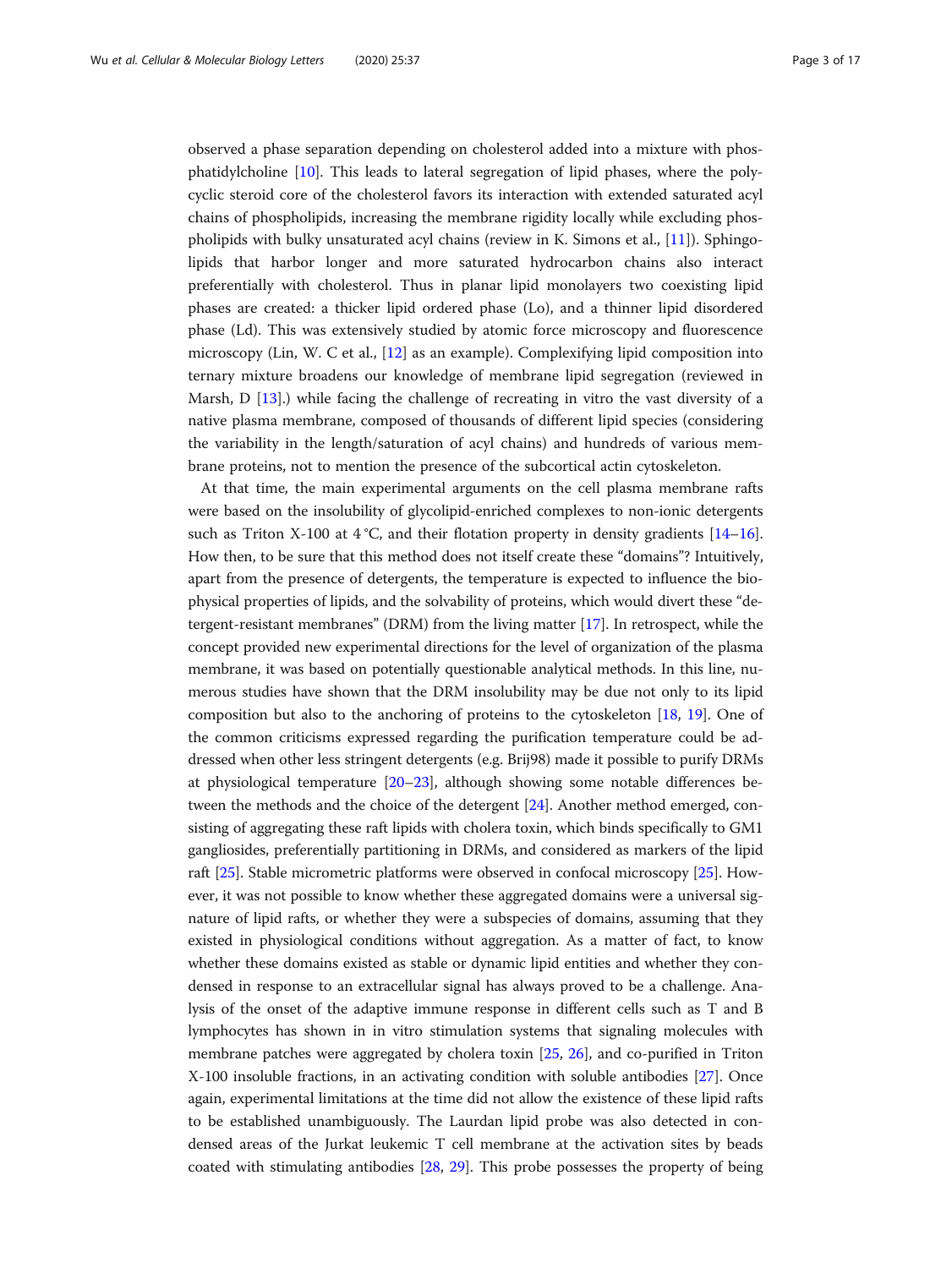inserted parallel to the phospholipids, without partitioning into ordered rather than disordered liquid phases, but whose spectral properties change if it is inserted into condensed regions of a bilayer. The extrusion of cholesterol by methyl-beta-cyclodextrin inhibited this condensation [\[30](#page-13-0)]. But other experimental data using this compound have shown that extracting membrane cholesterol may have an inhibitory effect on signaling phenomena [\[31](#page-13-0)], have a negative effect on cell survival [[32](#page-13-0)], or target free cholesterol in non-lipid raft fractions [[32\]](#page-13-0). Methyl-beta-cyclodextrin should be carefully considered as a disturbing agent of the membrane, not devoid of side effects. Taken together, these data seemed to show that rafts could constitute signaling platforms whose aggregation impacts on signal transduction in the immune cells studied (T lymphocytes). However, many contradictory data populate the scientific literature concerning lipid rafts, leading to the questioning of their very existence. One of the recurring questions is whether these lipid domains are only the experimental consequence of observation methods based on their direct or indirect aggregation, and, by extension, whether they exist in the physiological state.

The introduction of advanced biophysical techniques (single-particle tracking, fluorescence correlation spectroscopy (FCS), fluorescence recovery after photobleaching) has provided new arguments for the existence of isolated membrane domains of nanometric size, enriched with cholesterol and sphingolipids, and of a highly dynamic nature [[16,](#page-12-0) [33\]](#page-13-0). The major advantage of these approaches is that they can be performed on living cells in physiological conditions, minimizing disruptions of cellular systems. It appeared that it was possible to probe the organization of the membrane by measuring the diffusion time as a function of the diameter of the confocal excitation spot [[34](#page-13-0)–[36](#page-13-0)]. This method, called spot variation FCS, has shown, based on experimental measurements and numerical simulations, that FCS diffusion times follow a linear relationship with the illumination surface, but deviate from an affine relationship as in the case of Brownian diffusion [\[37](#page-13-0), [38\]](#page-13-0). These deviations reflect the nature of the dominant confinement of the molecules observed, either in isolated domains or by a meshwork, mostly referring to the cortical actin cytoskeleton. These results were confirmed at different spatial scales in stimulated emission depletion (STED) FCS and scanning FCS and applied to various biological situations [[39](#page-13-0)–[42](#page-13-0)]. Biophotonic techniques have been the best experimental approach to highlight the existence of dynamic membrane inhomogeneities, together with single-particle tracking (hop diffusion) [\[43](#page-13-0), [44](#page-13-0)], electron paramagnetic resonance of spin-labeled phospholipids and cholesterol analogues (reviewed in Subczynski, W. K., & Kusumi, A [[45\]](#page-13-0).), STED [[40,](#page-13-0) [46\]](#page-13-0) or fluorescence lifetime imaging microscopy (actin asters) [\[47,](#page-13-0) [48](#page-13-0)]. On the one hand, it appears that lipid raft marker molecules, such as glycosylphosphatidylinositol-anchored proteins, are indeed molecules whose diffusion is not purely Brownian [\[35,](#page-13-0) [49](#page-13-0)], ensuring an overall consistency to all these approaches, even if the biochemical nature of their confinement is a matter of debate [[50\]](#page-13-0). What is important to note is that there is not one type, one size, one lifetime of membrane domains, but a multitude of biochemical confinement nature (lipid-lipid, actin domains, lipid-protein, etc.) and that there is not a single type of lipid domain, but each molecule may have its signature type of confined diffusion, based on their interactions, not exclusively with cholesterol and sphingolipids, but also with their local environment. For example, some anionic phospholipids such as phosphatidylserine or polyphosphoinositides (e.g. PIP2 or PIP3) seem to play a role in the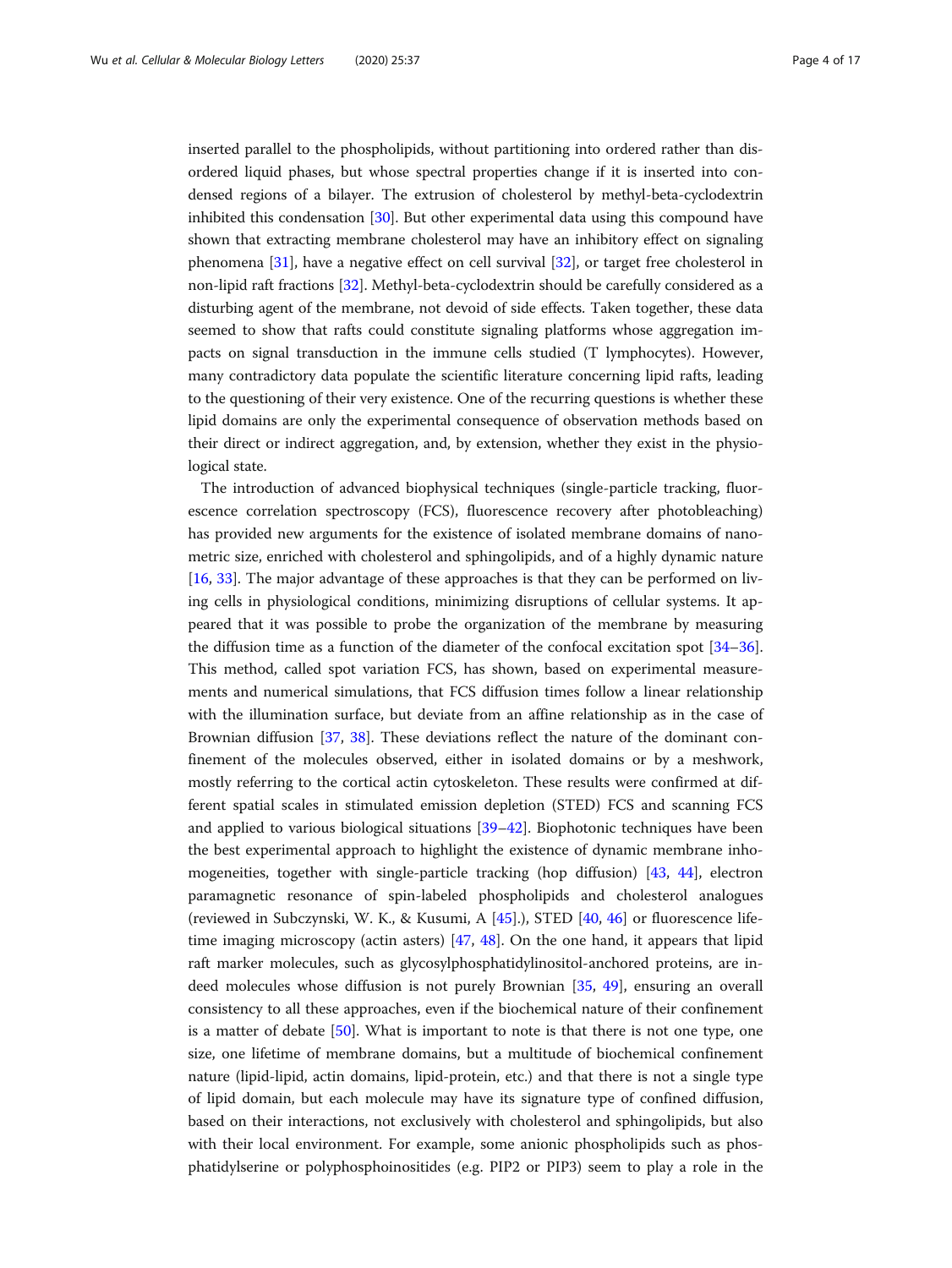<span id="page-4-0"></span>specialization of nanodomains [\[44](#page-13-0)], in relation with a structural configuration of the proteins with which they interact [\[51](#page-13-0), [52\]](#page-13-0). This notion of specialization and diversity, reminiscent of the lipid shell concept [\[53](#page-13-0)], would ensure the homeostasis of cellular systems restricting access of reaction patterns to potential interlocutors in the absence of specific activation signals [[54](#page-13-0), [55](#page-13-0)].

It has long been tempting to envisage ATP binding cassette (ABC) transporters as master players in lipid rafts and, by extension, plasma membrane organizers. These transporters belong to five different subfamilies (from A to G) and have distinct substrate specificities and subcellular localizations [\[56\]](#page-13-0).

#### Cholesterol effluxes in lipid domains may affect membrane lipid organization

On the grounds of their transport function, acting as lipid floppases or membrane lipid exporters, it has been repeatedly suggested that ABC transporters could be such central regulators of the plasma membrane. Few biophysical studies support this view [[57](#page-13-0)]. Most evidence arises from DRM methodologies, consistently showing that ABCA1 is solubilized by Triton X-100 but not ABCG1, whereas apolipoprotein A-I (ApoA-I)-mediated cholesterol effluxes would take place in lipid rafts dependent upon ABCA1 functionality in macrophages [\[58](#page-13-0)]. Cholesterol is tightly regulated at the PM, as a result of intracellular trafficking, lateral distribution, and efflux towards plasmatic acceptors. The most widely described phenomenon is indeed cholesterol efflux mediated by ABCA1 and ABCG1 (Fig. 1). ABCA1, the prototype of the ABCA subfamily, is ubiquitously

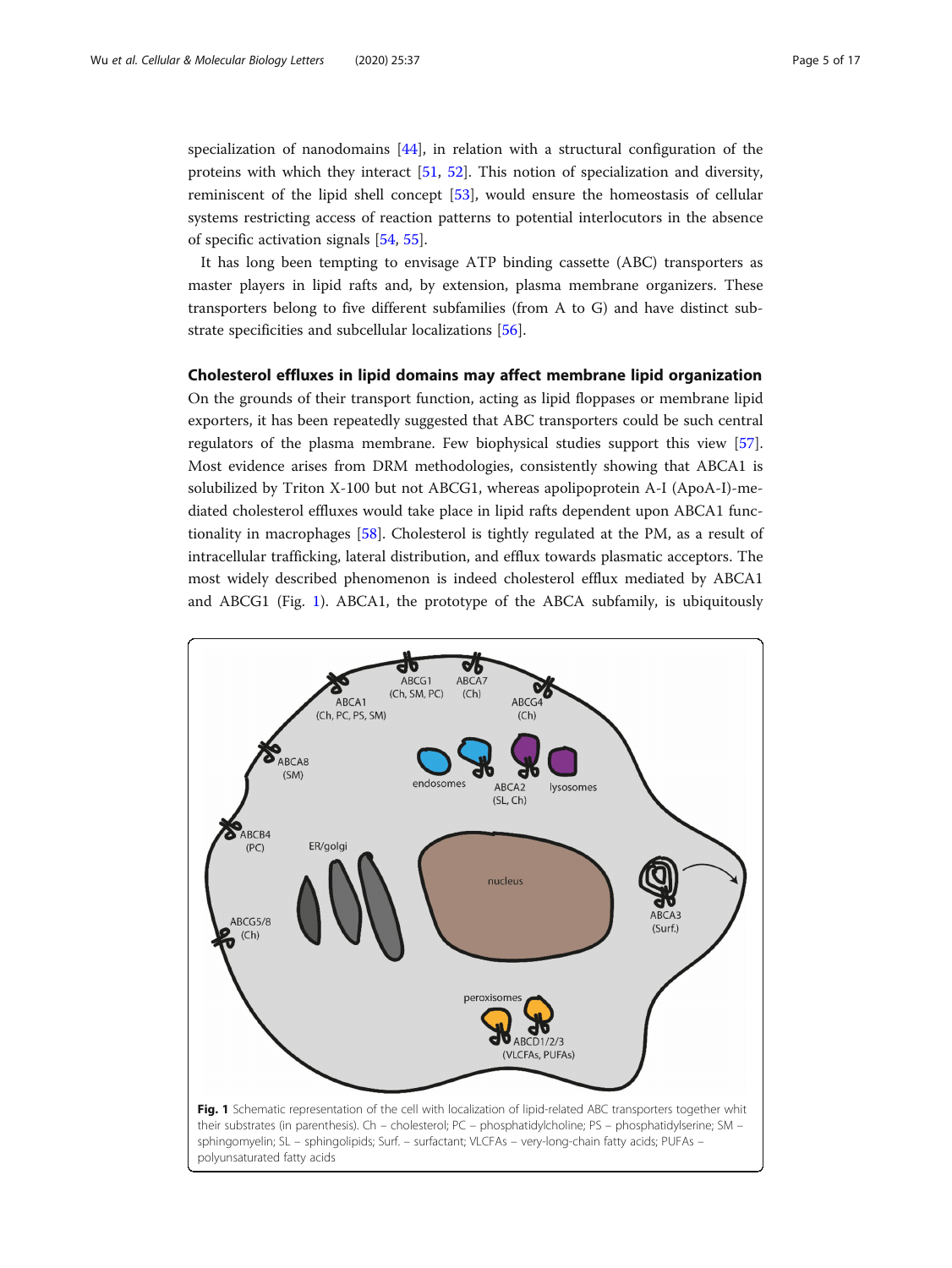expressed, tightly regulated by the liver X receptor/retinoid X receptor pathway [[59](#page-13-0)], concomitantly with ABCG1. It has a pivotal role in the removal of cholesterol from peripheral tissues to the liver in the reverse cholesterol transport pathway [\[60](#page-13-0)]. Mutations in the ABCA1 gene lead to a genetic disorder named Tangier disease, whose main hallmarks are low level of high-density lipoprotein (HDL) molecules, the accumulation of cholesterol in peripheric tissues, pronounced atherosclerosis and premature coronary artery disease [[61,](#page-13-0) [62](#page-13-0)]. It has been shown that ABCA1 drives lipid efflux for HDL biogenesis mediated by the lipidation of lipid poor ApoA-I [\[63](#page-14-0)], and this process occurs in the PM lipid rafts [[64\]](#page-14-0). It is unclear nonetheless whether ABCA1 and ApoA-I physically interact despite the fact that chemical cross-linking between ApoA-I and ABCA1 has been evidenced [[65](#page-14-0)]. Another alternative model would be that ApoA-I could interact with the PM in dedicated regions created upon the ABCA1 function [\[63](#page-14-0), [66,](#page-14-0) [67\]](#page-14-0).

ABCG1 is also a central protein for intracellular sterol homeostasis in a variety of cells, including macrophages, neurons, and endothelial cells. It has been demonstrated that the physiological role of ABCG1 includes cholesterol transport from cells to lipid extracellular acceptors, which is regulated by the liver X receptor/retinoid X receptor pathway [\[68](#page-14-0)]. In contrast to ABCA1, ABCG1 promotes sterol efflux to various relatively nonspecific acceptors such as HDL, low-density lipoprotein (LDL), and cyclodextrin, but not to ApoA-I [[69\]](#page-14-0). Although several authors have argued that ABCG1 is mainly localized in endosomes, it is now clear that ABCG1 traffics to the plasma membrane, where it increases the cholesterol cell removal [\[70](#page-14-0), [71](#page-14-0)], apparently tightly in contact with actin cytoskeleton [\[72](#page-14-0)].

Due to its high homology with ABCA1 (54% based on amino acid sequence), ABCA7 was suggested to share with ABCA1 the role of a lipid exporter [\[73](#page-14-0)]. However, even if it has been shown that in ABCA7 over-expressing HEK 293 cells the transporter bound to a cholesterol acceptor, ApoA-I, it mediated only the efflux of cellular phospholipids but not cholesterol, whereas ABCA1 mediates both [[74](#page-14-0)], resulting in the generation of mostly cholesterol-poor HDL particles [[75\]](#page-14-0). Moreover, in  $ABCA7^{-/-}$  mice macrophages phospholipid and cholesterol effluxes did not appear to be altered while ABCA1 loss of function prevented these effluxes [[76\]](#page-14-0). This suggests that ABCA7 plays an accessory role in lipid trafficking compared to ABCA1. However, ABCA1-deficient mouse fibroblasts presented higher expression of ABCA7 [\[77](#page-14-0)], while ABCA7-deficient mouse macrophages displayed an increase of ABCA1 expression [\[78](#page-14-0)], implying that ABCA1 and ABCA7 could in certain atypical circumstances compensate the loss of one another.

Other members of the ABCG subfamily have been implicated in sterol transport (Fig. [1\)](#page-4-0), mostly exemplified by the ABCG5/8 hemi-transporters, which form a functional heterodimer at the canalicular membrane of hepatocytes and promote biliary excretion of sterols into the gallbladder, being the final bile reservoir [\[79\]](#page-14-0), and causing sitosterolemia when mutated [\[80](#page-14-0)]. ABCG4 is another member of the family of ABCG transporters, which were discovered initially based on the high sequence homology with ABCG1. These proteins are closely related both in amino acid sequence and in specific functions such as cholesterol efflux to HDL but not to ApoA-I. It has been demonstrated that both ABCG1 and ABCG4 can form a heterodimer and cooperate to remove cellular cholesterol efficiently [[81](#page-14-0)]. Unlike ABCG1, ABCG4 is unresponsive to LXR activation, and its expression concerning cell types and tissues is significantly restricted [[68\]](#page-14-0). ABCG4 is highly expressed in the brain, in particular in neurons or astrocytes,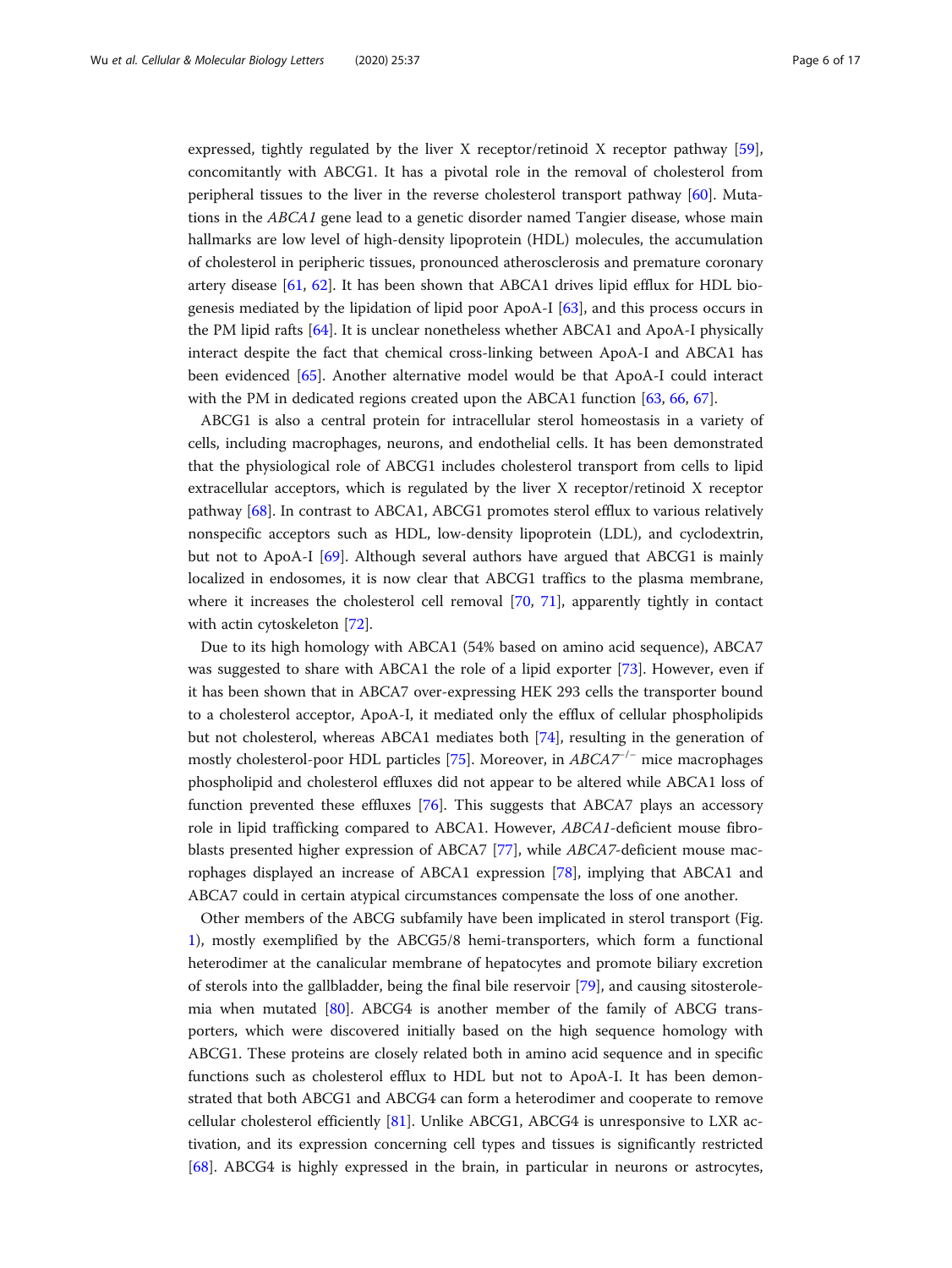and it can play an indirect role in Alzheimer's disease, which is related to disrupted cholesterol metabolism and amyloid-β-peptide accumulation [[82](#page-14-0)].

It has been proposed that ABCA1 synergizes sequentially with ABCG1/G4 to increase the formation of HDL and optimize cellular cholesterol efflux. In this context, HDLlike particles formed by the activity of ABCA1 act as acceptors of cholesterol exported by either ABCG1 or ABCG4 proteins. Moreover, the nascent lipoprotein particles produced by ABCA1 are capable of cholesterol removal from cell surface domains formed by either ABCG1 or ABCG4 transporters [\[81](#page-14-0)]. All of the mentioned proteins seem to be very important for cholesterol and lipid homeostasis; however, they could modulate various physiological interactions occurring within the plasma membrane and disrupt lipid raft structures, modulating the plasma membrane organization [[83\]](#page-14-0).

# ABC transporter dependent-phospholipid flopping affects membrane organization

Several mammalian ABC transporters share the property of translocating phospholipids from the inner leaflet to the outer leaflet (floppase activity) with generally poor specificity. This feature probably originates from the very first ABC transporter, Pglycoprotein (ABCB1), conferring to the cells the ability to extrude cytotoxic drugs, mainly hydrophobic, embedded in the plasma membrane. This multidrug resistance property is widely unspecific and encompasses hundreds of different chemical compounds. This broad diversity of extruded compounds is additionally increased if other multidrug resistance genes such as ABCB4, ABCC1, or ABCC2 are jointly expressed (in particular in the blood-brain barrier, in the liver or along the gastrointestinal tract). This raises the question to what extent ABC transporters share selectivity as lipid translocators and to what extent transbilayer movements of lipids are directly performed by those transporters in physiological conditions. ABCA1 has been shown to transport phosphatidylcholine (PC), phosphatidylserine (PS) and sphingomyelin (SM) (Fig. [1](#page-4-0)) from the inner leaflet to the outer leaflet of the plasma membrane [\[63](#page-14-0), [84](#page-14-0)], which may contribute to local heterogeneity suitable for ApoA-I [\[85\]](#page-14-0) and cholesterol extraction. Associated with this, in an overexpression system in knockout mice, PS exposure activity was correlated with ABCA1 expression [[86](#page-14-0)]. Formal demonstration of lipid translocation activity in living cells is extremely complicated from a technical point of view. An insight into the ABCA1 mechanism of lipid transport has been described by fluorescence lifetime imaging microscopy experiments providing the first evidence that ABCA1 increases the lipid packing of the outer leaflet, altering cholesterol present in the lipid raft within the plasma membrane [[57\]](#page-13-0). These studies provided strong evidence of the role of ABCA1 in plasma membrane lipid organization. Recently, the ABCA1 cryo-electron microscopy structure has been elucidated, revealing a narrow, elongated tunnel formed by the ABCA1 extracellular domain that could potentially translocate phospholipid through the plasma membrane, thus presenting new insights in ABCA1 mechanisms [[87](#page-14-0)]. However, questions regarding the mechanism of cholesterol translocation still remain unanswered. In our recent study, we demonstrated that ABCA1 facilitates the efflux of membrane cholesterol to amphotericin B (AmB), a polyene antibiotic, leading to the formation of bulk cholesterol-AmB structures out of the cell and thus preventing AmB cytotoxicity [[88](#page-14-0)]. From this observation, we can assume that the ABCA1-mediated cholesterol efflux may operate without any specificity for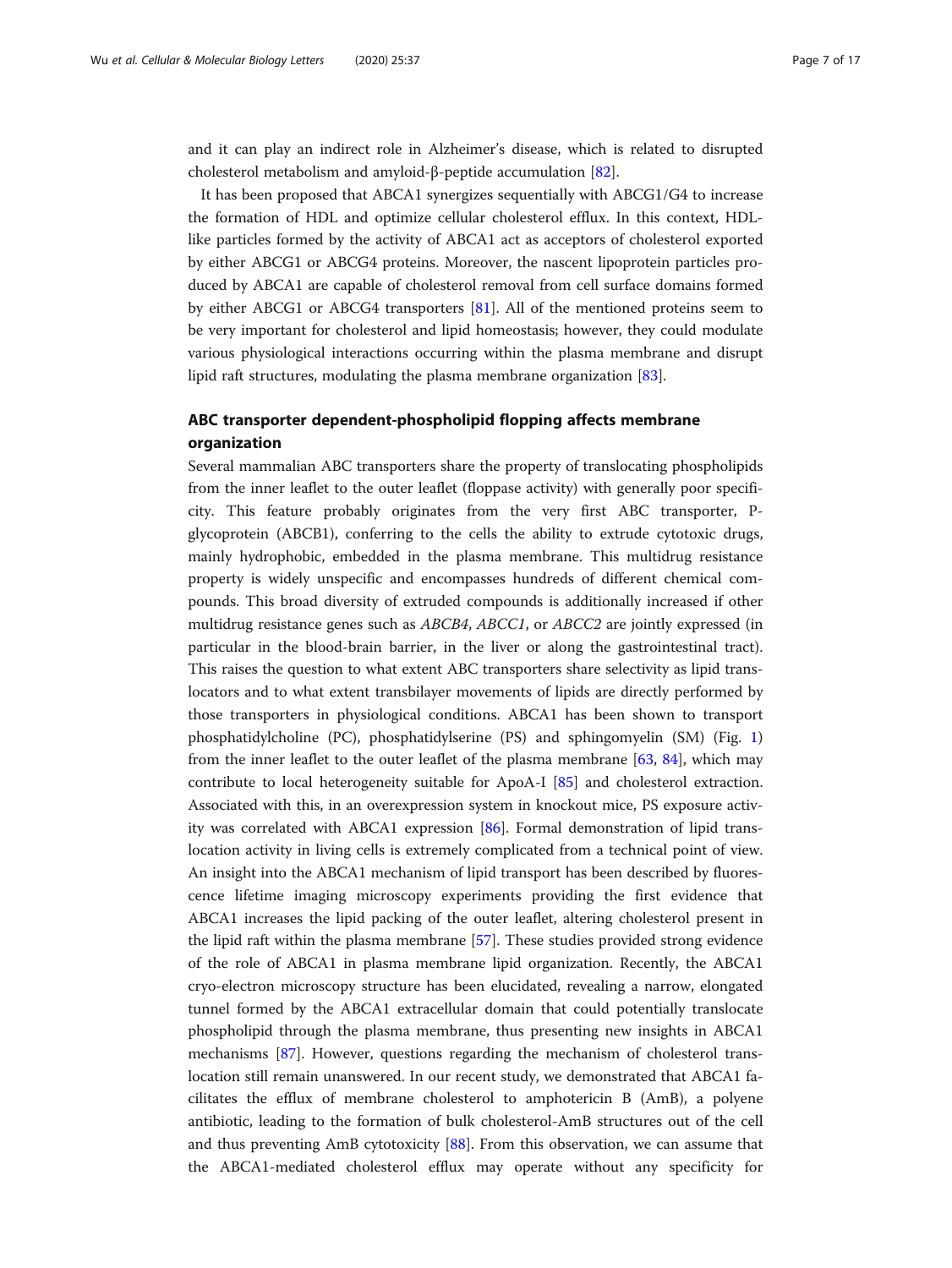extracellular cholesterol acceptors. In this line, ABCA1 would only create a specific lipid microenvironment from which cholesterol molecules might be easily extracted by extracellular acceptors.

Besides sterols, ABCG1 mediates the efflux of various choline phospholipids, preferentially SM, compared with PC (Fig. [1](#page-4-0)). Moreover, Hirayama and collaborators have shown that the cholesterol efflux by ABCG1 is dependent on the cellular SM level, which can regulate the ATPase activity of the transporter [[89\]](#page-14-0). As SM tends to form complexes with sterols in the outer leaflet of the plasma membrane, it has been suggested that ABCG1 can move SM together with cholesterol, destabilizing the lipid bilayer and altering membrane organization [[70,](#page-14-0) [90](#page-14-0)]. Since both SM and cholesterol are essential components of lipid rafts within the plasma membrane, it has been proposed that the ABCG1 activity may be connected to the presence of the nanodomains, as mentioned above [\[91\]](#page-14-0), although definitive evidence is still lacking.

Additionally, other ABC transporters (Fig. [1](#page-4-0)) have been implicated in lipid homeostasis and transport in specific cell populations such as ABCA8, which stimulates sphingomyelin production in oligodendrocytes and would affect myelin stability [\[92](#page-14-0)]. ABCB4 basically flops PC from the inner to the outer leaflet of the hepatocytes canalicular membrane in the liver. It makes this phospholipid available for extraction by bile salts into the canalicular lumen, where it protects membranes of cells facing the biliary tree against these bile salts by reducing the detergent activity of the bile salt micelles [[93\]](#page-14-0).

#### Intracellular ABC transporters affect membrane lipid organization

Besides membrane ABC transporters, it has to be emphasized that several intracellular ABC transporters (Fig. [1\)](#page-4-0) have been shown to affect membrane lipid composition indirectly, and by extension PM lateral organization. For example, ABCA2, highly expressed in the brain, plays a role in sphingolipid homeostasis by modulating the intracellular metabolism of sphingolipids [[94,](#page-14-0) [95](#page-14-0)]. ABCA2 inactivation in mice leads to an agerelated modification of brain lipids, resulting in deficiencies in phosphatidylethanolamine (PE), phosphatidylserine, and sphingomyelin and accumulation of ganglioside GM1. ABCA2 is mainly localized in the late endosome/lysosome compartment and the trans-Golgi network in neurons and oligodendrocytes [[96\]](#page-15-0), suggesting that ABCA2 may play a role in intracellular lipid trafficking. ABCA2 has also been found to play a role in cholesterol homeostasis. Indeed, ABCA2 over-expression in CHO cells (CHOA2) led to an increased level of unesterified cholesterol in cytoplasmic and endosome/lysosome vesicles together with reduced LDL-derived cholesterol trafficking to the endoplasmic reticulum for cholesterol esterification. ABCA2 over-expression induces a phenotype similar to cholesterol depletion in cells that sequester unesterified cholesterol into endo-lysosomal compartments to prevent cholesterol trafficking back to the plasma membrane [[95\]](#page-14-0), due to an imbalanced ceramide/sphingosine ratio within the intraluminal membrane lipid bilayer. It has been reported that in neuronal Schwann cell lines expressing a high level of ABCA2, ceramide metabolite levels were reduced, whereas sphingosine levels were increased [[97\]](#page-15-0). ABCA2 might, therefore, modulate the ceramide/sphingosine ratio by altering lipid metabolism together with esterification of plasma membrane-derived cholesterol [[98\]](#page-15-0).

It should be mentioned that high cholesterol level in the brain leads to release of amyloid β protein, whose extracellular accumulation causes Alzheimer's disease [[99](#page-15-0)].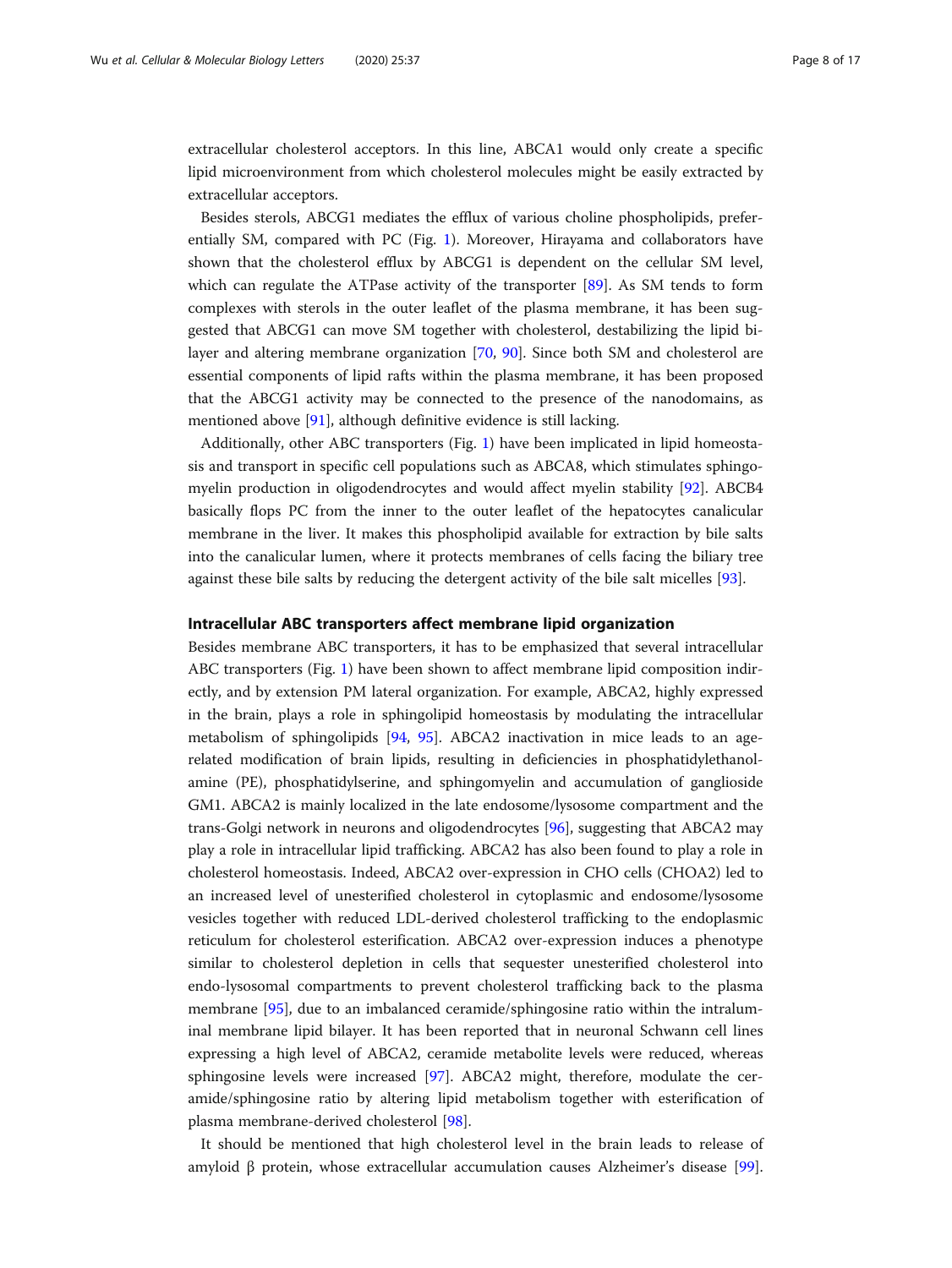Different mutations of ABCA2 have been associated with high risk for Alzheimer's disease [\[100](#page-15-0), [101\]](#page-15-0), but up to now, the mechanistic role of ABCA2 in Alzheimer's disease remains unclear.

Another intracellular ABC transporter which affects membrane lipid homeostasis is ABCA3. This transporter is mainly expressed in alveolar type II pneumocytes (AT2) in the lung, intracellularly located in lamellar bodies [\[102](#page-15-0)]. These secretory organelles are responsible for the storage of pulmonary surfactant, a mixture of cholesterol, phospholipids, and proteins. ABCA3 has been reported to transport lipids into the lamellar bodies of AT2 cells [[103](#page-15-0)]. Indeed, in vitro and in vivo studies have demonstrated that ABCA3 is involved in regulation of the transport of cholesterol, phosphatidylglycerol, PC, SM, PE, and PS, and that ABCA3<sup>-/−</sup> mice have shown a loss of pulmonary surfactant in the alveolar space linked to a diminution of lamellar body formation and a reduction of phospholipids in the lung [[104](#page-15-0)]. These studies suggest that ABCA3 directly regulates the lamellar body's membrane lipid composition by lipid flip-flop of phosphatidylcholine [[105](#page-15-0)]. More details on ABCA3 will help to investigate neonatal lung diseases further, as its functional loss leads to death shortly after birth because of a fatal deficiency in surfactant [[106\]](#page-15-0).

#### Peroxisomal ABC transporters and membrane lipid homeostasis

Although peroxisomal ABC transporters have no direct effects on PM organization, they greatly contribute to lipid catabolism, providing substrates for alpha- and betaoxidation and thus participating in whole lipid metabolism. Within the D subfamily of ABC transporters, three half-transporters called ABCD1, ABCD2, and ABCD3 are expressed at the peroxisomal membrane (Fig. [1\)](#page-4-0), whereas ABCD4, the transporter of cobalamin, is expressed at the lysosomal membrane after translocation from the endoplasmic reticulum [[107](#page-15-0)]. ABCD1 was shown to transport coenzyme A-esters of saturated and monounsaturated very-long-chain fatty acids (VLCFAs, fatty acids with more than 22 carbon atoms), and its defect is linked to X-linked adrenoleukodystrophy (X-ALD), the most frequent peroxisomal disorder [[108](#page-15-0)–[110](#page-15-0)]. ABCD2, the closest homolog of ABCD1, displays a partial functional redundancy with ABCD1 and is also predicted to transport polyunsaturated fatty acids (PUFAs) [[111,](#page-15-0) [112\]](#page-15-0). ABCD3 was recently associated with congenital bile acid synthesis defect-5 and is thought to transport C27-bile acid intermediates but also dicarboxylic acids and branched-chain fatty acyl-CoAs into the peroxisomal matrix [\[113\]](#page-15-0). Of note, beta-oxidation is also part of anabolic reactions leading to the synthesis of PUFAs such as docosahexaenoic acid, one of the most essential fatty acids in nervous tissues.

The impact of peroxisomal ABC transporters, and more extensively of peroxisomal metabolism, on membrane structure and function has largely been overlooked. Peroxisomal defects are associated with alterations in the contents of various lipids of importance for membrane functions: fatty acids, plasmalogens (ether-lipids), cholesterol [[114](#page-15-0)]. The recent understanding that peroxisomes are not only metabolically connected with other cell compartments, but also interact closely with them, underscores the importance of peroxisomes in lipid exchanges and membrane lipid homeostasis [\[115](#page-15-0)]. Many peroxisomal disorders are associated with neurodegenerative processes and defects in myelin, a plasma membrane extension produced from oligodendrocytes, which wraps neuron axons [[116](#page-15-0)–[118](#page-15-0)]. Myelin is rich in VLCFAs and plasmalogens, and its lipid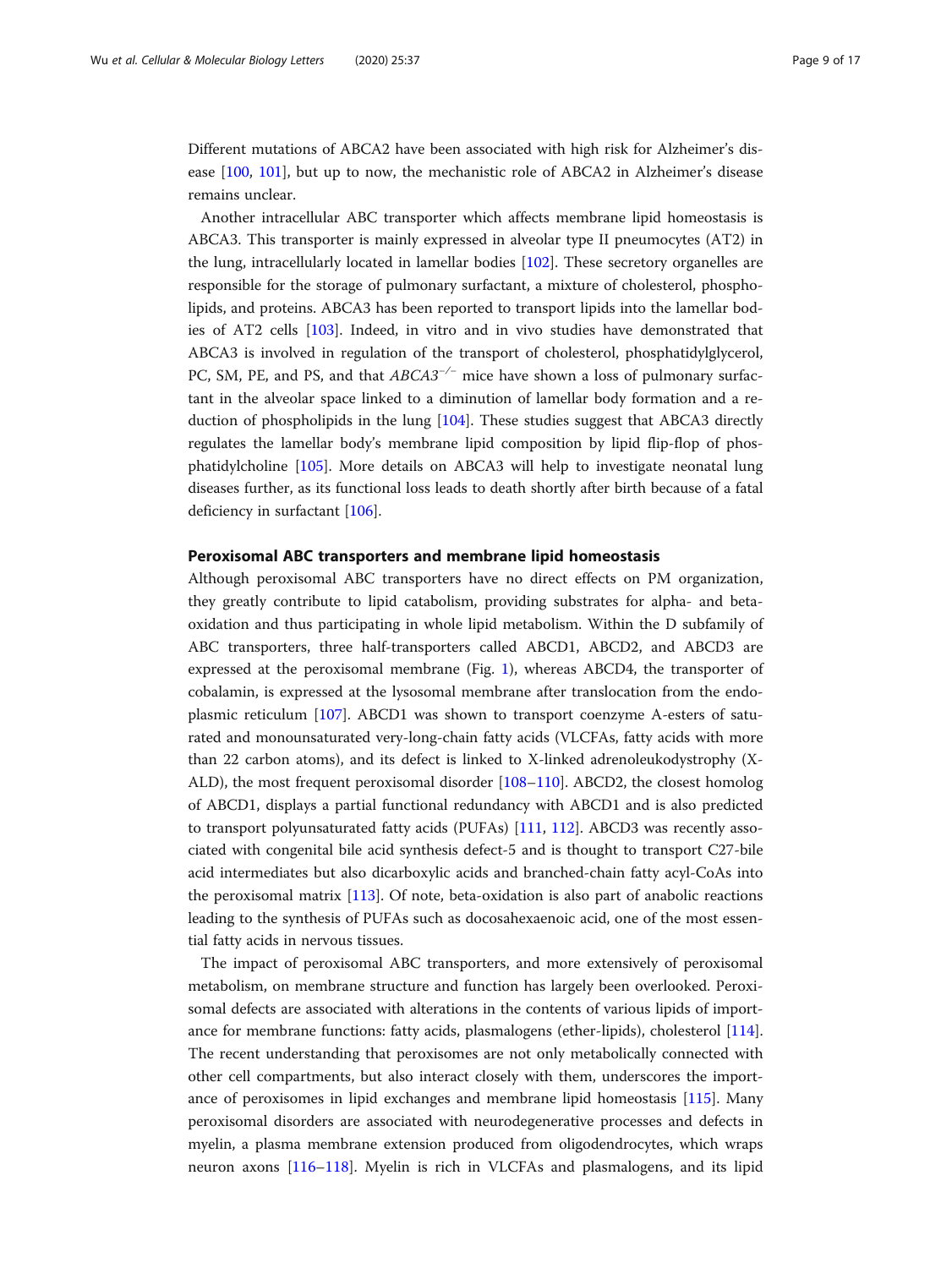composition depends on fatty acid synthesis but is also very dependent on peroxisome metabolism [\[119,](#page-15-0) [120\]](#page-15-0). Concerning X-ALD, it has long been established that ABCD1 deficiency leads to the accumulation of VLCFAs, cholesteryl esters and also membrane lipids (PC, SM, gangliosides, myelin), as observed in erythrocytes [\[121,](#page-15-0) [122\]](#page-15-0), fibroblasts [[123\]](#page-15-0), myelin [[124\]](#page-15-0) or brain tissues [[125](#page-15-0), [126](#page-15-0)] of X-ALD patients. Diagnosis of X-ALD, which was initially based on plasma levels of C26:0, proved to be more accurate when using C26:0-lysoPC quantification from a blood spot [\[127\]](#page-15-0). A recent lipidomic study in human fibroblasts with peroxisomal defects, including X-ALD, detailed the accumulation of VLCFAs in phospholipid species (PC and lysoPC, PE, and plasmalogens) [[128](#page-15-0)]. Moreover, brain phospholipids and lysophospholipids from ABCD1-deficient mice demonstrated saturated and monounsaturated VLCFA accumulation, mostly at the sn-1 position of PC and PE [[129](#page-15-0)]. Interestingly, some increased levels of PUFAs were also observed in PC and PE, while PC with an odd-numbered fatty acyl chain and some species of phosphatidylserine, phosphatidylinositides, and phosphatidylglycerol were less present in ABCD1-deficient brain [[129](#page-15-0)]. In X-ALD, besides impaired beta-oxidation and increased elongation, a very slow dissociation rate of VLCFAs from a phospholipid bilayer likely contributes to the VLCFA accumulation in membranes [[130](#page-15-0)]. Concerning ABCD2, the modulation of its expression in stable transfectant hepatoma cell models was also shown to trigger modifications of VLCFA levels in phospholipids [[111](#page-15-0)]. Altogether, these data indicate that peroxisomal ABC transporters, at least ABCD1 and ABCD2, contribute to the content of saturated, monounsaturated, and polyunsaturated VLCFAs in membranes, especially in complex lipids such as sphingolipids and plasmalogens. This accumulation likely changes membrane properties and contributes to the pathogenesis of peroxisomal leukodystrophies [[131](#page-16-0)–[133](#page-16-0)]. Of note, in addition to VLCFA accumulation, a ABCD1 defect was found to contribute to accumulation of cholesterol, another modulator of membrane properties [\[134](#page-16-0)–[136\]](#page-16-0). Peroxisomes were indeed shown to interact with ER, lysosomes, mitochondria, and lipid droplets and participate in cholesterol trafficking [\[137](#page-16-0), [138\]](#page-16-0).

#### ABC transporter-dependent lipid rearrangement and immunity

It remains to be established whether ABC transporters are master planners of dynamic membrane architecture or limited to individual metabolic functions such as cholesterol transport that indirectly affect other signaling pathways. This is extremely important from an immunological point of view, for example, where immune responses have to be tightly controlled, and this control often occurs by the PM-mediated rearrangement of the cell surface receptors between raft and non-raft structures which may control their activity [[139](#page-16-0), [140](#page-16-0)]. While lipid membrane organization has been studied in the context of signal transduction in immune cells, in particular in TCR signaling [\[21,](#page-12-0) [25](#page-12-0), [141](#page-16-0), [142,](#page-16-0) [162\]](#page-16-0), the role of ABC transporters in this process has been poorly addressed. Inactivation of LXRβ as a major nuclear receptor controlling cholesterol homeostasis shows a major increase in the proliferation of CD4 and CD8 T lymphocytes, which was associated with abolished regulation of ABCA1 and ABCG1 expression upon CD3 crosslinking [[143\]](#page-16-0). It was further confirmed that ABCG1 negatively controls thymocyte and peripheral T lymphocyte proliferation, correlated with an increase in cholesterol cell content [[142](#page-16-0)]. More recently, ABCA1 and ABCG1 have been shown to play a role in interleukin 4 (IL-4) mediated macrophage activation in tumor-associated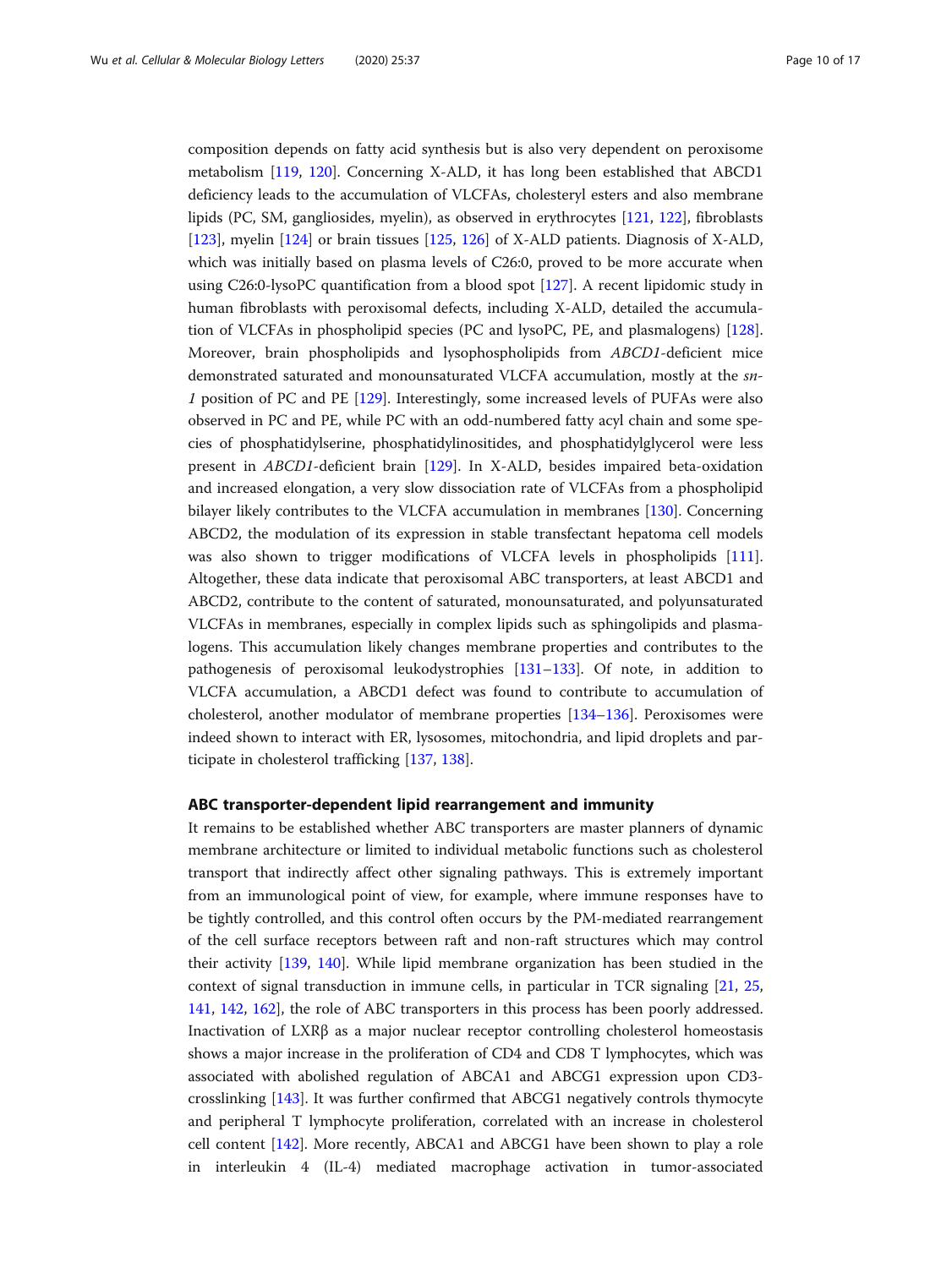macrophages [[144\]](#page-16-0). In general, ABCA1/G1 negatively regulates IL-23 secretion from macrophages and dendritic cells, controlling hematopoietic stem and multipotential progenitor cell proliferation [\[145](#page-16-0)]. Inactivation of the expression of ABCG1 negatively regulates the secretion of IL-4 in invariant natural killer T lymphocyte cells but positively regulates interferon-gamma production [[146\]](#page-16-0), while ABCA1 interferes with IL-4 and interferon-gamma-dependent signal transduction in macrophages [\[147\]](#page-16-0). Selective inactivation of ABCG1 in regulatory T cells led to downregulation of the mTOR pathway, correlated with intracellular cholesterol accumulation [\[148](#page-16-0)]. The invalidation of ABCA1 and ABCG1 in dendritic cells has been proven as instrumental in cholesterol accumulation in those cells, promoting NLRP3 inflammasome activation and autoimmune pathology through the enhanced secretion of IL-6, IL-12, and IL-23 from ABCA1/ABCG1-double knock-out dendritic cells [\[149](#page-16-0)]. In this view, ABCA1 and ABCG1 seem to be central regulators of innate and adaptive immune responses, although the precise molecular mechanism is still not fully unraveled. It has also been reported that ABCA7 regulates NKT cell function by controlling the CD1d localization into the lipid rafts and proper cytokine release in response to antigen stimulation [[150](#page-16-0)]. Interestingly though, the careful monitoring of the expression of all members of the mouse ABC transporters in selected immune cell populations (Fig. 2, based on the ImmGen consortium RNAseq data [\[151\]](#page-16-0)) demonstrates that numerous ABC

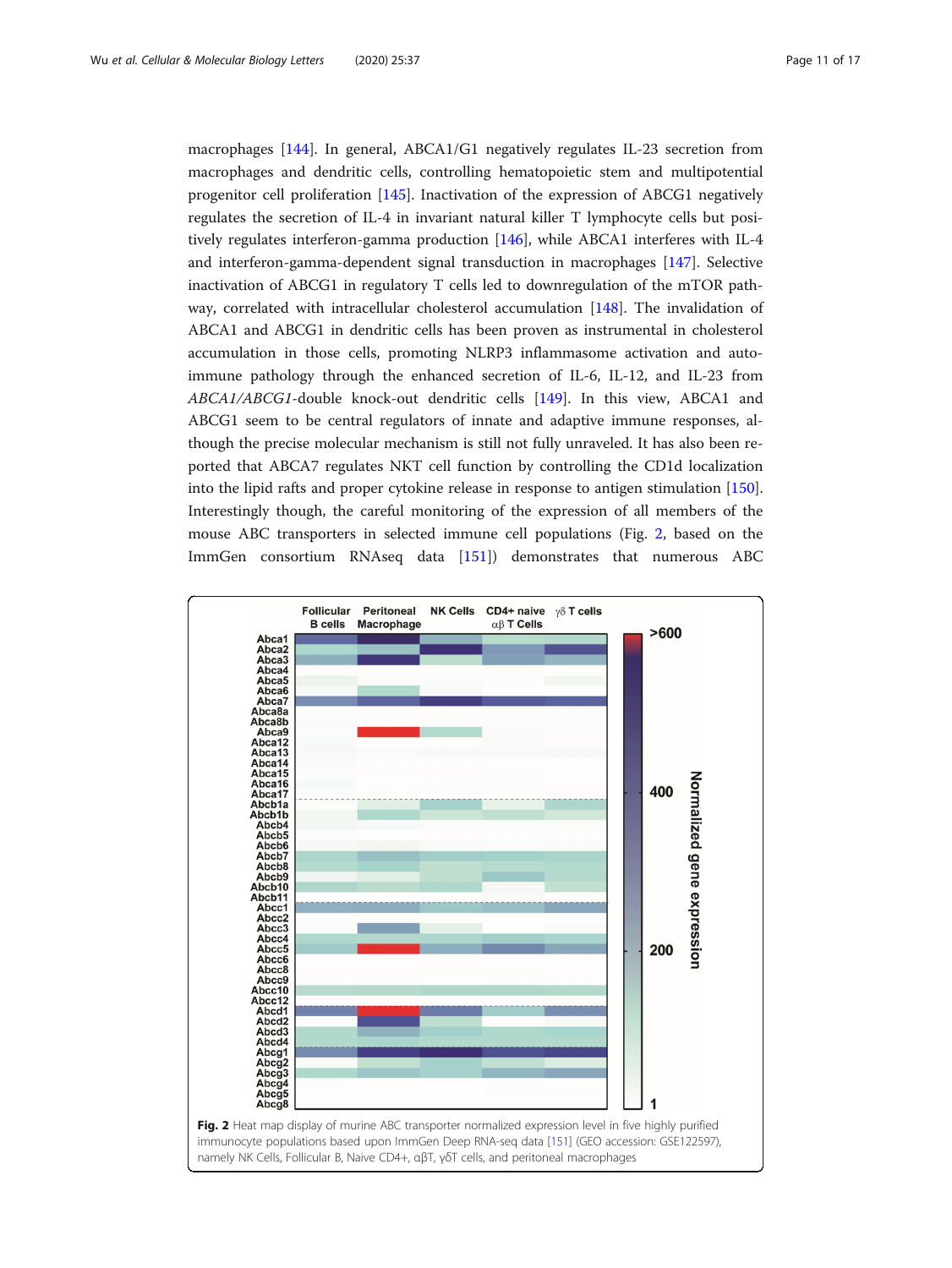transporters show a medium to high expression level while having never been experimentally questioned. ABCG1, but also ABCA7, are highly expressed in different lymphoid and myeloid cell types, while ABCC5 and ABCD1 are especially highly expressed in peritoneal macrophages.

### Conclusions and perspectives

In conclusion, much remains still to be elucidated on the role of ABC transporters in immunity, especially in association with cell cholesterol homeostasis and membrane organization integrity. Recent advances in the design and application of molecular probes for cholesterol may help to determine more precisely the relationship between ABC transporters and membrane organization in the future [[152](#page-16-0), [153](#page-16-0)].

In a more perspective view, an interesting future research direction may concern the relation between PM organization and tumor development. It has already been demonstrated that the PM content and organization are significant in terms of cancer development and metastasis [[154\]](#page-16-0). Expression and function of several integral PM and PM-associated proteins, which are not randomly distributed over the PM but instead confined to cholesterol- and sphingolipid-rich nanodomains, are altered in cancer cells [[155](#page-16-0)–[159\]](#page-16-0). Moreover, it has been shown that cholesterol content in tumor cells is higher than in healthy cells and is accumulated specifically in lipid raft nanodomains [[160\]](#page-16-0). Finally, tumor-derived exosomes, which are now believed to play a crucial role in pre-metastatic cancer niche formation, originate from lipid raft structures [[161\]](#page-16-0). We can, therefore, assume a possible role of different ABC lipid transporters in these processes. For example, a direct link between ABCA1 and ABCG1 expression and carcinogenesis was recently demonstrated in an ovarian cancer model, where ABCA1/G1-mediated cholesterol efflux from the PM of macrophages promotes tumor progression [[144\]](#page-16-0).

Taking all this evidence together, there is no doubt about the importance of the lipid ABC transporters for various cellular processes, and future progress in their investigation is needed to broaden our understanding of single-cell and organism physiology in health and disease.

#### Abbreviations

ABC: ATP-binding cassette transporter; AmB: Amphotericin B; ApoA-I: Apolipoprotein AI; DRM: Detergent resistant membranes; FCS: Fluorescence correlation spectroscopy; HDL: High-density lipoprotein; IL: Interleukin; LDL: Lowdensity lipoprotein; LXR: Liver X receptor; PC: Phosphatidylcholine; PE: Phosphatidylethanolamine; PM: Plasma membrane; PS: Phosphatidylserine; PUFAs: Polyunsaturated fatty acids; RXR: Retinoid X receptor; SM: Sphingomyelin; STED: Stimulated emission depletion; VLCFAs: Very long-chain fatty acids; X-ALD: XLinked adrenoleukodystrophy

#### Acknowledgments

The authors acknowledge the ImmGen consortium. The authors acknowledge Krystyna Gornicka for proofreading of this manuscript.

#### Authors' contributions

YH and TT conceptually designed this review article, coordinated and participated in writing and corrections of this manuscript. AW together with KW wrote the sections about cholesterol and phospholipid transporters, while SS wrote the section about peroxisomal transporters. The author(s) read and approved the final manuscript.

#### Funding

AW and TT acknowledge financial support from the National Science Center of Poland (NCN) under project no. 2016/ 21/B/NZ3/00343. YH acknowledges the support by institutional grants from INSERM, CNRS and Aix-Marseille University to the CIML; the PICSL imaging facility of the CIML (ImagImm), a member of the national infrastructure France-BioImaging supported by the French National Research Agency (ANR-10-INBS-04); the funding from the Excellence Initiative of Aix-Marseille University - A\*MIDEX, a French "Investissements d'Avenir" program. SS acknowledges the French Ministère de l'Enseignement Supérieur et de la Recherche and the University of Bourgogne. KW acknowledges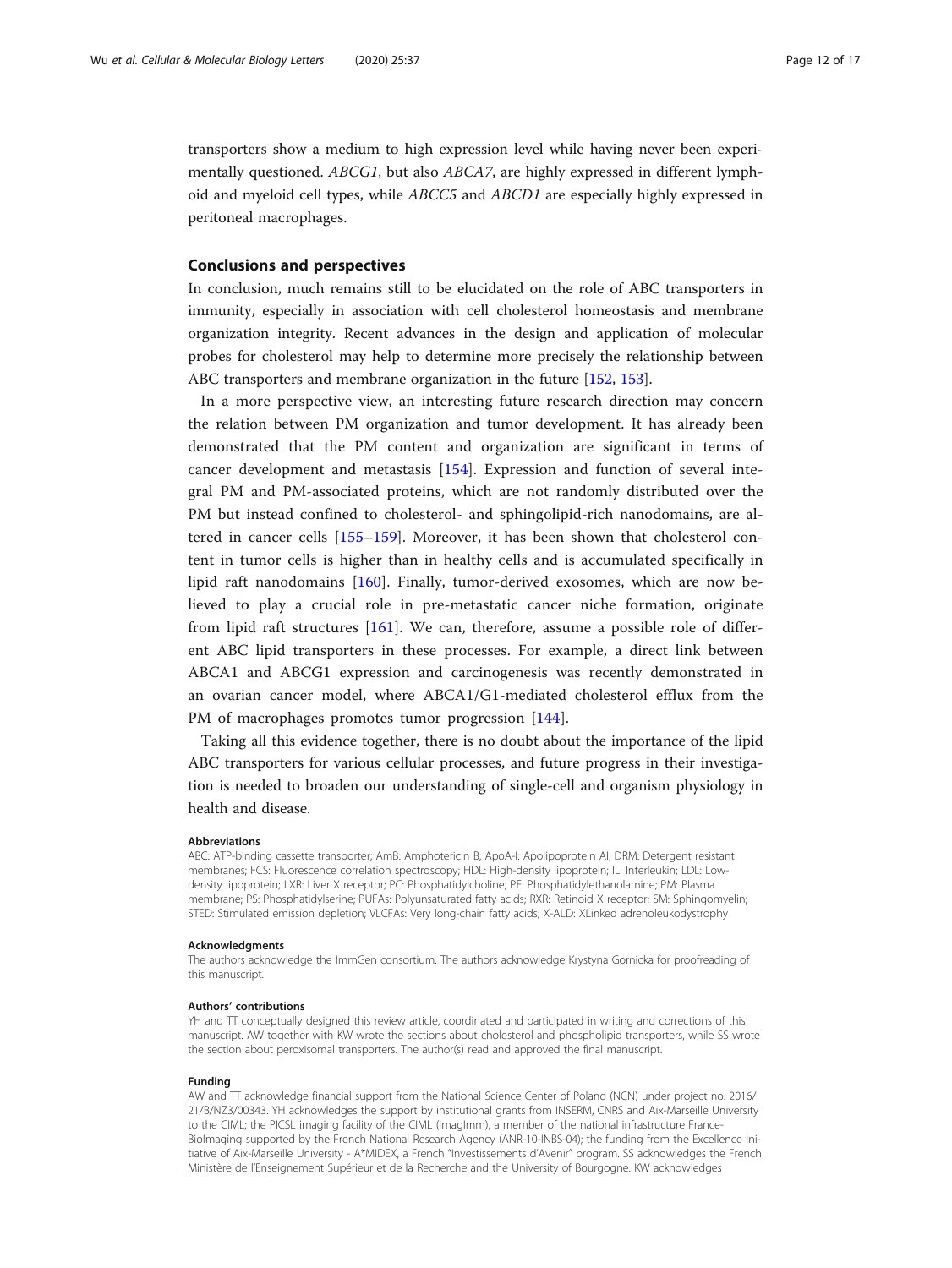<span id="page-12-0"></span>"BioTechNan", a program of interdisciplinary environmental doctoral studies KNOW in the field of Biotechnology and Nanotechnology.

#### Availability of data and materials

Not applicable.

#### Ethics approval and consent to participate

Not applicable.

#### Consent for publication

Not applicable.

#### Competing interests

The authors declare that they have no competing interests.

#### Author details

<sup>1</sup>Faculty of Biotechnology, University of Wroclaw, Wroclaw, Poland. <sup>2</sup>Lab. Bio-PeroxIL EA7270, University of Bourgogne Franche-Comté, Dijon, France. <sup>3</sup>Aix Marseille University, CNRS, INSERM, CIML, Centre d'Immunologie de Marseille-Luminy, Marseille, France.

#### Received: 19 February 2020 Accepted: 5 May 2020 Published online: 06 July 2020

#### References

- 1. Coleman JA, Quazi F, Molday RS. Mammalian P4-ATPases and ABC transporters and their role in phospholipid transport. Biochim BiophActa Mol Cell Biol Lipids. 1831;2013:555–74.
- 2. Robey RW, Pluchino KM, Hall MD, Fojo AT, Bates SE, Gottesman MM. Revisiting the role of ABC transporters in multidrug-resistant cancer. Nat Rev Cancer. 2018;18:452–64.
- 3. Singer SJ, Nicolson GL. The fluid mosaic model of the structure of cell membranes. Science. 1972;175(80):720–31.
- Danielli JF, Davson H. A contribution to the theory of permeability of thin films. J Cell Comp Physiol. 1935;5:495-508.
- 5. Frye LD, Edidin M. The rapid intermixing of cell surface antigens after formation of mouse-human Heterokaryons. J Cell Sci. 1970;7.
- 6. Nicolson GL. Transmembrane control of the receptors on normal and tumor cells. I. Cytoplasmic influence over cell surface components. BBA. 1976;457:57–108.
- 7. Nicolson GL. The fluid mosaic model of membrane structure: still relevant to understanding the structure, function and dynamics of biological membranes after more than 40 years. Biochim Biophys Acta Biomembr. 1838;2014:1451–66.
- 8. Simons K, Van Meer G. Lipid sorting in epithelial cells. Biochemistry. 1988;27:6197–202. 9. Ikonen E, Simons K. Protein and lipid sorting from the trans-Golgi network to the plasma membrane in polarized cells. Semin Cell Dev Biol. 1998;9:503–9.
- 10. Hjort Ipsen J, Karlström G, Mourtisen OG, Wennerström H, Zuckermann MJ. Phase equilibria in the phosphatidylcholinecholesterol system. BBA. 1987;905:162–72.
- 11. Simons K, Vaz WLC. Model systems, lipid rafts, and cell membranes. Annu Rev Biophys Biomol Struct. 2004;33:269–95.
- 12. Lin WC, Blanchette CD, Ratto TV, Longo ML. Lipid asymmetry in DLPC/DSPC-supported lipid bilayers: a combined AFM and fluorescence microscopy study. Biophys J. 2006;90:228–37.
- 13. Marsh D. Cholesterol-induced fluid membrane domains: a compendium of lipid-raft ternary phase diagrams. Biochim Biophys Acta Biomembr. 1788;2009:2114–23.
- 14. Brown DA, Rose JK. Sorting of GPI-anchored proteins to glycolipid-enriched membrane subdomains during transport to the apical cell surface. Cell. 1992;68:533–44.
- 15. Brown DA, London E. Functions of lipid rafts in biological membranes. Annu Rev Cell Dev Biol. 1998;14:111–36.
- 16. Lingwood D, Simons K. Lipid rafts as a membrane-organizing principle. Science. 2010;327(80):46–50.
- 17. McIntosh TJ, Vidal A, Simon SA. Sorting of lipids and transmembrane peptides between detergent-soluble bilayers and detergent-resistant rafts. Biophys J. 2003;85:1656–66.
- 18. Seveau S, Eddy RJ, Maxfield FR, Pierini LM. Cytoskeleton-dependent membrane domain segregation during neutrophil polarization. Mol Biol Cell. 2001;12:3550–62.
- 19. von Haller PD, Donohoe S, Goodlett DR, Aebersold R, Watts JD. Mass spectrometric characterization of proteins extracted from Jurkat T cell detergent-resistant membrane domains. Proteomics. 2001;1:1010–21.
- 20. Langlet C, Bernard AM, Drevot P, He HT. Membrane rafts and signaling by the multichain immune recognition receptors. Curr Opin Immunol. 2000;12:250–5.
- 21. Drevot P, Langlet C, Guo XJ, Bernard AM, Colard O, Chauvin JP, et al. TCR signal initiation machinery is pre-assembled and activated in a subset of membrane rafts. EMBO J. 2002;21:1899–908.
- 22. Harder T, Engelhardt KR. Membrane domains in lymphocytes from lipid rafts to protein scaffolds. Traffic. 2004;5:265–75.
- 23. Cubí R, Matas LA, Pou M, Aguilera J, Gil C. Differential sensitivity to detergents of actin cytoskeleton from nerve endings. Biochim Biophys Acta Biomembr. 1828;2013:2385–93.
- 24. Molnár E, Swamy M, Holzer M, Beck-García K, Worch R, Thiele C, et al. Cholesterol and sphingomyelin drive ligandindependent T-cell antigen receptor nanoclustering. J Biol Chem. 2012;287:42664–74.
- 25. Janes PW, Ley SC, Magee AI. Aggregation of lipid rafts accompanies signaling via the T cell antigen receptor. J Cell Biol. 1999;147:447–61.
- 26. Zhang W, Trible RP, Samelson LE. LAT palmitoylation: its essential role in membrane microdomain targeting and tyrosine phosphorylation during T cell activation. Immunity. 1998;9:239–46.
- 27. Janes PW, Ley SC, Magee AI, Kabouridis PS. The role of lipid rafts in T cell antigen receptor (TCR) signalling. Semin Immunol. 2000;12:23–34.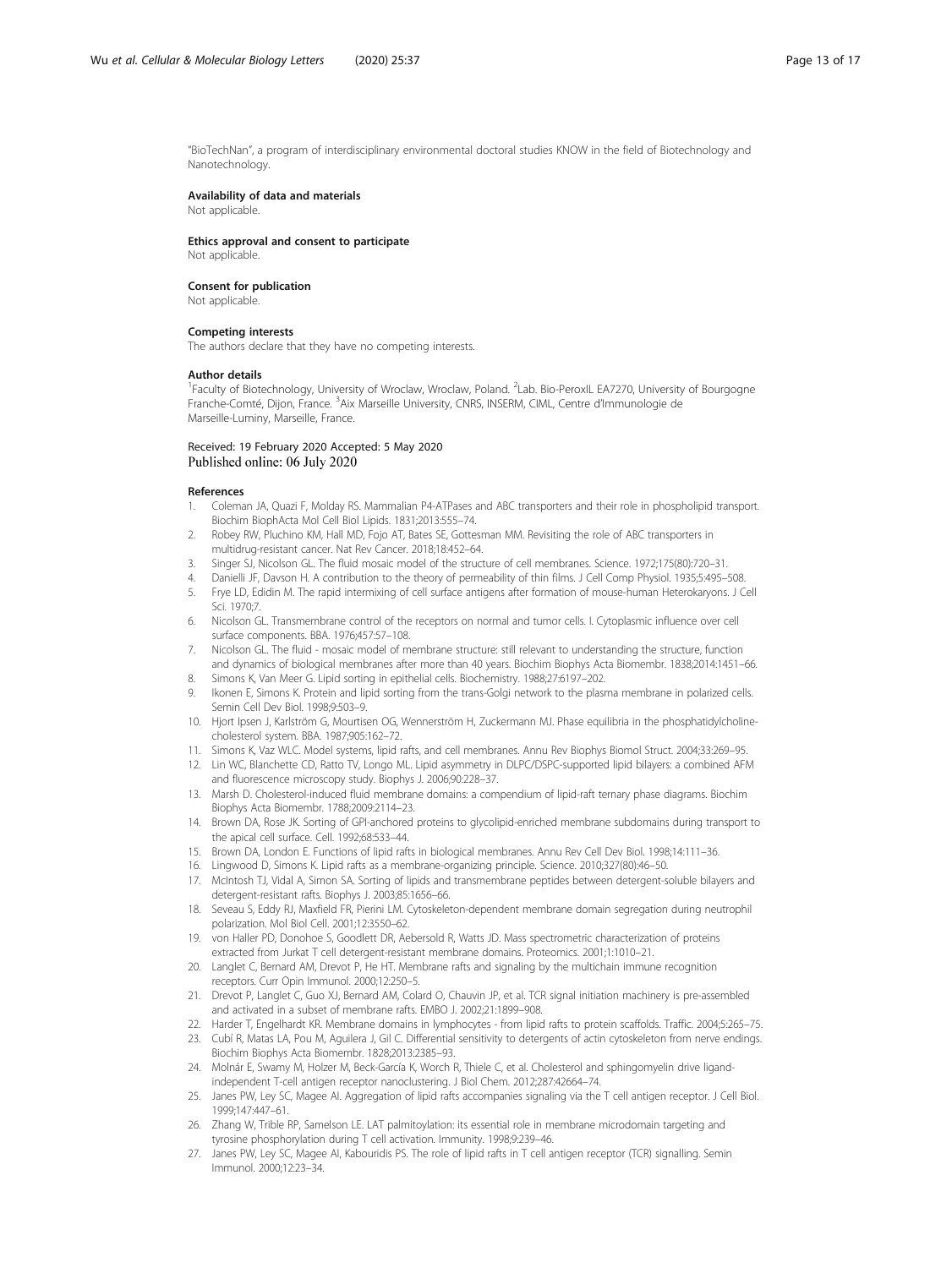- <span id="page-13-0"></span>28. Gaus K, Chklovskaia E, Fazekas De St. Groth B, Jessup W, Harder T. Condensation of the plasma membrane at the site of T lymphocyte activation. J Cell Biol. 2005;171:121–31.
- 29. Zech T, Ejsing CS, Gaus K, De Wet B, Shevchenko A, Simons K, et al. Accumulation of raft lipids in T-cell plasma membrane domains engaged in TCR signalling. EMBO J. 2009;28:466–76.
- 30. Kabouridis PS, Janzen J, Magee AL, Ley SC. Cholesterol depletion disrupts lipid rafts and modulates the activity of multiple signaling pathways in T lymphocytes. Eur J Immunol. 2000;30:954–63.
- 31. Gniadecki R. Depletion of membrane cholesterol causes ligand-independent activation of Fas and apoptosis. Biochem Biophys Res Commun. 2004;320:165–9.
- 32. Zidovetzki R, Levitan I. Use of cyclodextrins to manipulate plasma membrane cholesterol content: evidence, misconceptions and control strategies. Biochim Biophys Acta Biomembr. 1768;2007:1311–24.
- 33. Kusumi A, Shirai YM, Koyama-Honda I, Suzuki KGN, Fujiwara TK. Hierarchical organization of the plasma membrane: investigations by single-molecule tracking vs. fluorescence correlation spectroscopy. FEBS Lett. 2010; 584:1814–23.
- 34. Yechiel E, Edidin M. Micrometer-scale domains in fibroblast plasma membranes. J Cell Biol. 1987;105:755–60.
- 35. Wawrezinieck L, Rigneault H, Marguet D, Lenne PF. Fluorescence correlation spectroscopy diffusion laws to probe the submicron cell membrane organization. Biophys J. 2005;89:4029–42.
- Lenne PF, Wawrezinieck L, Conchonaud F, Wurtz O, Boned A, Guo XJ, et al. Dynamic molecular confinement in the plasma membrane by microdomains and the cytoskeleton meshwork. EMBO J. 2006;25:3245–56.
- 37. He H-T, Marguet D. Detecting Nanodomains in living cell membrane by fluorescence correlation spectroscopy. Annu Rev Phys Chem. 2011;62:417–36.
- 38. Mailfert S, Hamon Y, Bertaux N, He HT, Marguet D. A user's guide for characterizing plasma membrane subdomains in living cells by spot variation fluorescence correlation spectroscopy. Methods Cell Biol. 2017;139:1–22.
- 39. Petrášek Z, Schwille P. Precise measurement of diffusion coefficients using scanning fluorescence correlation spectroscopy. Biophys J. 2008;94:1437–48.
- 40. Eggeling C, Ringemann C, Medda R, Schwarzmann G, Sandhoff K, Polyakova S, et al. Direct observation of the nanoscale dynamics of membrane lipids in a living cell. Nature. 2009;457:1159–62.
- 41. Ruprecht V, Wieser S, Marguet D, Schütz GJ. Spot variation fluorescence correlation spectroscopy allows for superresolution chronoscopy of confinement times in membranes. Biophys J. 2011;100:2839–45.
- 42. Blouin CM, Hamon Y, Gonnord P, Boularan C, Kagan J, Viaris de Lesegno C, et al. Glycosylation-dependent IFN-γR partitioning in lipid and actin Nanodomains is critical for JAK activation. Cell. 2016;166:920–34.
- 43. Sako Y, Kusumi A. Compartmentalized structure of the plasma membrane for receptor movements as revealed by a nanometer-level motion analysis. J Cell Biol. 1994;125:1251–64.
- 44. Fujiwara T, Ritchie K, Murakoshi H, Jacobson K, Kusumi A. Phospholipids undergo hop diffusion in compartmentalized cell membrane. J Cell Biol. 2002;157:1071–81.
- 45. Subczynski WK, Kusumi A. Dynamics of raft molecules in the cell and artificial membranes: approaches by pulse EPR spin labeling and single molecule optical microscopy. Biochim Biophys Acta. 1610;2003:231–43.
- 46. Willig KI, Rizzoli SO, Westphal V, Jahn R, Hell SW. STED microscopy reveals that synaptotagmin remains clustered after synaptic vesicle exocytosis. Nature. 2006;440:935–9.
- 47. Sharma P, Varma R, Sarasij RC, Ira GK, Krishnamoorthy G, et al. Nanoscale Organization of Multiple GPI-anchored proteins in living cell membranes. Cell. 2004;116:577–89.
- 48. Goswami D, Gowrishankar K, Bilgrami S, Ghosh S, Raghupathy R, Chadda R, et al. Nanoclusters of GPI-anchored proteins are formed by cortical actin-driven activity. Cell. 2008;135:1085–97.
- 49. Lasserre R, Guo XJ, Conchonaud F, Hamon Y, Hawchar O, Bernard AM, et al. Raft nanodomains contribute to Akt/PKB plasma membrane recruitment and activation. Nat Chem Biol. 2008;4:538–47.
- 50. Sevcsik E, Brameshuber M, Fölser M, Weghuber J, Honigmann A, Schütz GJ. GPI-anchored proteins do not reside in ordered domains in the live cell plasma membrane. Nat Commun. 2015;6.
- 51. Hilgemann DW, Feng S, Nasuhoglu C. The complex and intriguing lives of PIP2 with ion channels and transporters. Sci STKE. 2001;2001.
- 52. Chouaki-Benmansour N, Ruminski K, Sartre AM, Phelipot MC, Salles A, Bergot E, et al. Phosphoinositides regulate the TCR/CD3 complex membrane dynamics and activation. Sci Rep. 2018;8.
- 53. Anderson RGW, Jacobson K. Cell biology: A role for lipid shells in targeting proteins to caveolae, rafts, and other lipid domains. Science. 2002;296(80):1821–5.
- 54. Xu C, Gagnon E, Call ME, Schnell JR, Schwieters CD, Carman CV, et al. Regulation of T cell receptor activation by dynamic membrane binding of the CD3ε cytoplasmic tyrosine-based motif. Cell. 2008;135:702–13.
- 55. Gagnon E, Schubert DA, Gordo S, Chu HH, Wucherpfennig KW. Local changes in lipid environment of TCR microclusters regulate membrane binding by the CD3ε cytoplasmic domain. J Exp Med. 2012;209:2423–39.
- 56. Neumann J, Rose-Sperling D, Hellmich UA. Diverse relations between ABC transporters and lipids: an overview. Biochim Biophys Acta Biomembr. 1859;2017:605–18.
- 57. Zarubica A, Plazzo AP, Stöckl M, Trombik T, Hamon Y, Müller P, et al. Functional implications of the influence of ABCA1 on lipid microenvironment at the plasma membrane: a biophysical study. FASEB J. 2009;23:1775–85.
- 58. Jin X, Sviridov D, Liu Y, Vaisman B, Addadi L, Remaley AT, et al. ABCA1 (ATP-binding cassette transporter A1) mediates ApoA-I (Apolipoprotein a-I) and ApoA-I mimetic peptide mobilization of extracellular cholesterol microdomains deposited by macrophages. Arterioscler Thromb Vasc Biol. 2016;36:2283–91.
- 59. Rodrigues-lima F, Fensome AC, Josephs M, Evans J, Veldman J, Katan M. Sterol-dependent transactivation of the ABC1 promoter by LXR/RXR. J Biol Chem. 2000;44.
- 60. Lawn RM, Wade DP, Garvin MR, Wang X, Schwartz K, Porter JG, et al. The Tangier disease gene product ABC1 controls the cellular apolipoprotein-mediated lipid removal pathway. J Clin Invest. 1999;104:R25–31.
- 61. Singaraja RR, Brunham LR, Visscher H, Kastelein JJP, Hayden MR. Efflux and atherosclerosis: The clinical and biochemical impact of variations in the ABCA1 gene. Arterioscler Thromb Vasc Biol. 2003;23:1322–32.
- 62. Iatan I, Alrasadi K, Ruel I, Alwaili K, Genest J. Effect of ABCA1 mutations on risk for myocardial infarction. Curr Atheroscler Rep. 2008;10:413–26.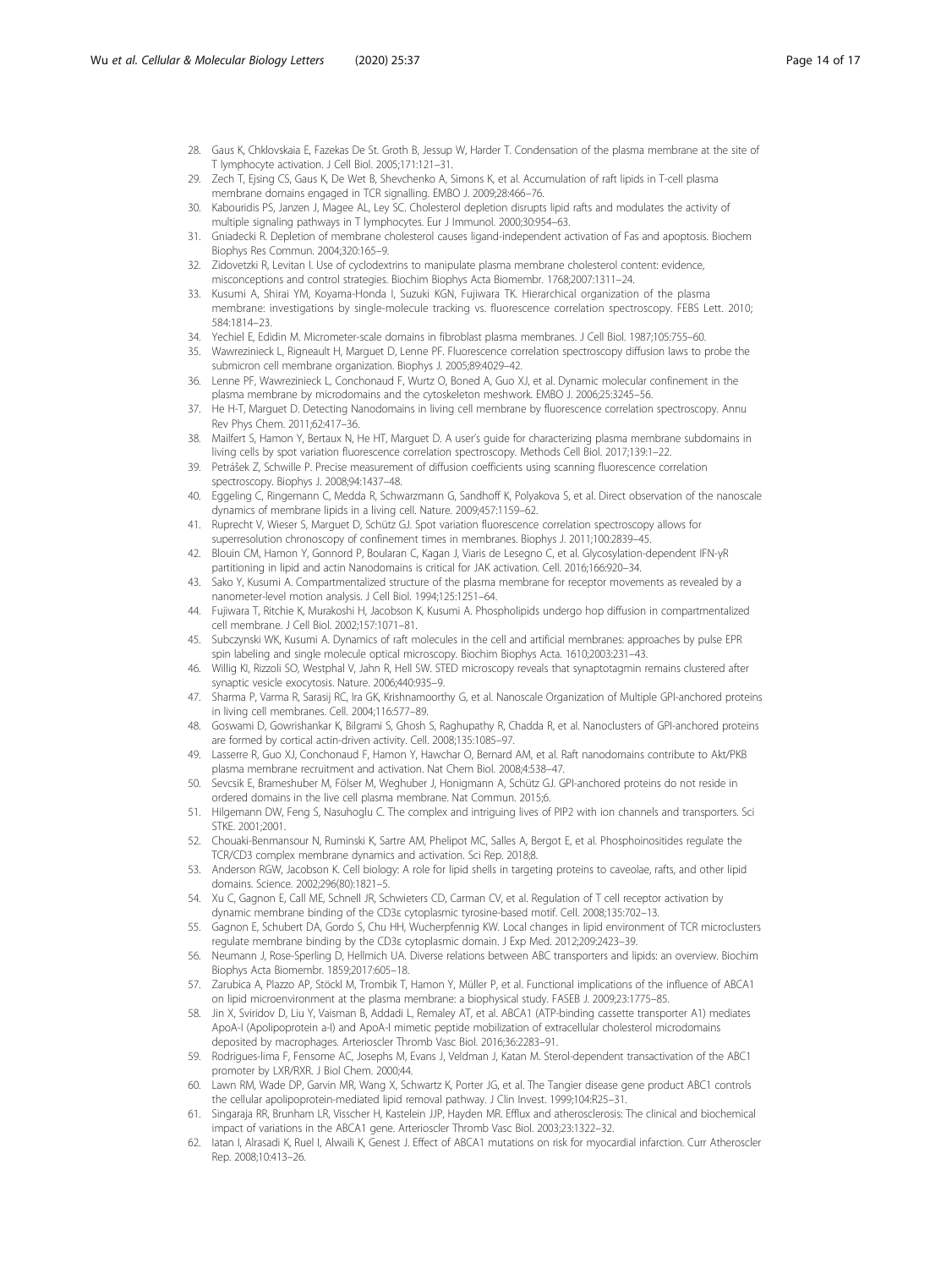- <span id="page-14-0"></span>63. Vedhachalam C, Duong PT, Nickel M, Nguyen D, Dhanasekaran P, Saito H, et al. Mechanism of ATP-binding cassette transporter A1-mediated cellular lipid efflux to apolipoprotein a-I and formation of high density lipoprotein particles. J Biol Chem. 2007;282:25123–30.
- 64. Sorci-Thomas MG, Owen JS, Fulp B, Bhat S, Zhu X, Parks JS, et al. Nascent high density lipoproteins formed by ABCA1 resemble lipid rafts and are structurally organized by three apoA-I monomers. J Lipid Res. 2012;53: 1890–909.
- 65. Chroni A, Liu T, Fitzgerald ML, Freeman MW, Zannis VI. Cross-linking and lipid efflux properties of ApoA-I mutants suggest direct association between ApoA-I helices and ABCA1. Biochemistry. 2004;43:2126–39.
- 66. Wang N, Silver DL, Costet P, Tall AR. Specific binding of ApoA-I, enhanced cholesterol efflux, and altered plasma membrane morphology in cells expressing ABC1. J Biol Chem. 2000;275:33053–8.
- 67. Phillips MC. Is ABCA1 a lipid transfer protein? J Lipid Res. 2018;59:749–63.
- 68. Tarr PT, Tarling EJ, Bojanic DD, Edwards PA, Baldán Á. Emerging new paradigms for ABCG transporters. Biochim Biophys Acta 2009;1791:584–593.
- 69. Sturek JM, Castle JD, Trace AP, Page LC, Castle AM, Evans-Molina C, et al. An intracellular role for ABCG1 mediated cholesterol transport in the regulated secretory pathway of mouse pancreatic β cells. J Clin Invest. 2010;120:2575–89.
- 70. Neufeld EB, O'Brien K, Walts AD, Stonik JA, Malide D, Combs CA, et al. The human ABCG1 transporter mobilizes plasma membrane and late endosomal non-sphingomyelin-associated-cholesterol for efflux and esterification. Biology (Basel). 2014;3:866–91.
- 71. Vaughan AM, Oram JF. ABCG1 redistributes cell cholesterol to domains removable by high density lipoprotein but not by lipid-depleted apolipoproteins. J Biol Chem. 2005;280:30150–7.
- 72. Pandzic E, Gelissen IC, Whan R, Barter PJ, Sviridov D, Gaus K, et al. The ATP binding cassette transporter, ABCG1, localizes to cortical actin filaments. Sci Rep. 2017;7.
- 73. Kaminski WE, Orsó E, Diederich W, Klucken J, Drobnik W, Schmitz G. Identification of a novel human sterol-sensitive ATPbinding cassette transporter (ABCA7). Biochem Biophys Res Commun. 2000;273:532–8.
- 74. Wang N, Lan D, Gerbod-Giannone M, Linsel-Nitschke P, Jehle AW, Chen W, et al. ATP-binding cassette transporter A7 (ABCA7) binds apolipoprotein a-I and mediates cellular phospholipid but not cholesterol efflux. J Biol Chem. 2003;278: 42906–12.
- 75. Hayashi M, Abe-Dohmae S, Okazaki M, Ueda K, Yokoyama S. Heterogeneity of high density lipoprotein generated by ABCA1 and ABCA7. J Lipid Res. 2005;46:1703–11.
- 76. Linsel-Nitschke P, Jehle AW, Shan J, Cao G, Bacic D, Lan D, et al. Potential role of ABCA7 in cellular lipid efflux to apoA-I. J Lipid Res. 2005;46:86–92.
- 77. Iwamoto N, Abe-Dohmae S, Sato R, Yokoyama S. ABCA7 expression is regulated by cellular cholesterol through the SREBP2 pathway and associated with phagocytosis. J Lipid Res. 2006;47:1915–27.
- 78. Meurs I, Calpe-Berdiel L, Habets KLL, Zhao Y, Korporaal SJA, Mommaas AM, et al. Effects of deletion of macrophage ABCA7 on lipid metabolism and the development of atherosclerosis in the presence and absence of ABCA1. PLoS One. 2012;7:e30984.
- 79. Repa JJ, Berge KE, Pomajzl C, Richardson JA, Hobbs H, Mangelsdorf DJ. Regulation of ATP-binding cassette sterol transporters ABCG5 and ABCG8 by the liver X receptors α and β. J Biol Chem. 2002;277:18793–800.
- 80. Berge KE, Tian H, Graf GA, Yu L, Grishin NV, Schultz J, et al. Accumulation of dietary cholesterol in sitosterolemia caused by mutations in adjacent ABC transporters. Science. 2000;290(80):1771–5.
- 81. Vaughan AM, Oram JF. ABCA1 and ABCG1 or ABCG4 act sequentially to remove cellular cholesterol and generate cholesterol-rich HDL. J Lipid Res. 2006;47:2433–43.
- 82. Dodacki A, Wortman M, Saubaméa B, Chasseigneaux S, Nicolic S, Prince N, et al. Expression and function of Abcg4 in the mouse blood-brain barrier: role in restricting the brain entry of amyloid-β peptide. Sci Rep. 2017;7.
- 83. Sano O, Ito S, Kato R, Shimizu Y, Kobayashi A, Kimura Y, et al. ABCA1, ABCG1, and ABCG4 are distributed to distinct membrane Meso-domains and disturb detergent-resistant domains on the plasma membrane. PLoS One. 2014;9:e109886.
- 84. Quazi F, Molday RS. Differential phospholipid substrates and directional transport by ATP-binding cassette proteins ABCA1, ABCA7, and ABCA4 and disease-causing mutants. J Biol Chem. 2013;288:34414–26.
- 85. Chambenoit O, Hamon Y, Marguet D, Rigneault H, Rosseneu M, Chimini G. Specific docking of apolipoprotein A-I at the cell surface requires a functional ABCA1 transporter. J Biol Chem. 2001;276:9955–60.
- 86. Hamon Y, Broccardo C, Chambenoit O, Luciani MF, Toti F, Chaslin S, et al. ABC1 promotes engulfment of apoptotic cells and transbilayer redistribution of phosphatidylserine. Nat Cell Biol. 2000;2:399–406.
- 87. Qian H, Zhao X, Cao P, Lei J, Yan N, Gong X. Structure of the human lipid exporter ABCA1. Cell. 2017;169(7):1228-39.e10. <https://doi.org/10.1016/j.cell.2017.05.020>. Epub 2017 Jun 8.
- 88. Wu A, Grela E, Wójtowicz K, Filipczak N, Hamon Y, Luchowski R, et al. ABCA1 transporter reduces amphotericin B cytotoxicity in mammalian cells. Cell Mol Life Sci. 2019:1–16.
- 89. Hirayama H, Kimura Y, Kioka N, Matsuo M, Ueda K. ATPase activity of human ABCG1 is stimulated by cholesterol and sphingomyelin. J Lipid Res. 2013;54:496–502.
- 90. Kobayashi A, Takanezawa Y, Hirata T, Shimizu Y, Misasa K, Kioka N, et al. Efflux of sphingomyelin, cholesterol, and phosphatidylcholine by ABCG1. J Lipid Res. 2006;47:1791–802.
- 91. Sano O, Kobayashi A, Nagao K, Kumagai K, Kioka N, Hanada K, et al. Sphingomyelin-dependence of cholesterol efflux mediated by ABCG1. J Lipid Res. 2007;48:2377–84.
- 92. Kim WS, Hsiao JHT, Bhatia S, Glaros EN, Don AS, Tsuruoka S, et al. ABCA8 stimulates sphingomyelin production in oligodendrocytes. Biochem J. 2013;452:401–10.
- 93. Oude Elferink RPJ, Paulusma CC. Function and pathophysiological importance of ABCB4 (MDR3 P-glycoprotein). Pflugers Arch Eur J Physiol. 2007;453:601–10.
- 94. Sakai H, Tanaka Y, Tanaka M, Ban N, Yamada K, Matsumura Y, et al. ABCA2 deficiency results in abnormal sphingolipid metabolism in mouse brain. J Biol Chem. 2007;282:19692–9.
- 95. Mack JT, Townsend DM, Beljanski V, Tew KD. The ABCA2 transporter: intracellular roles in trafficking and metabolism of LDL-derived cholesterol and sterol-related compounds. Curr Drug Metab. 2007;8:47–57.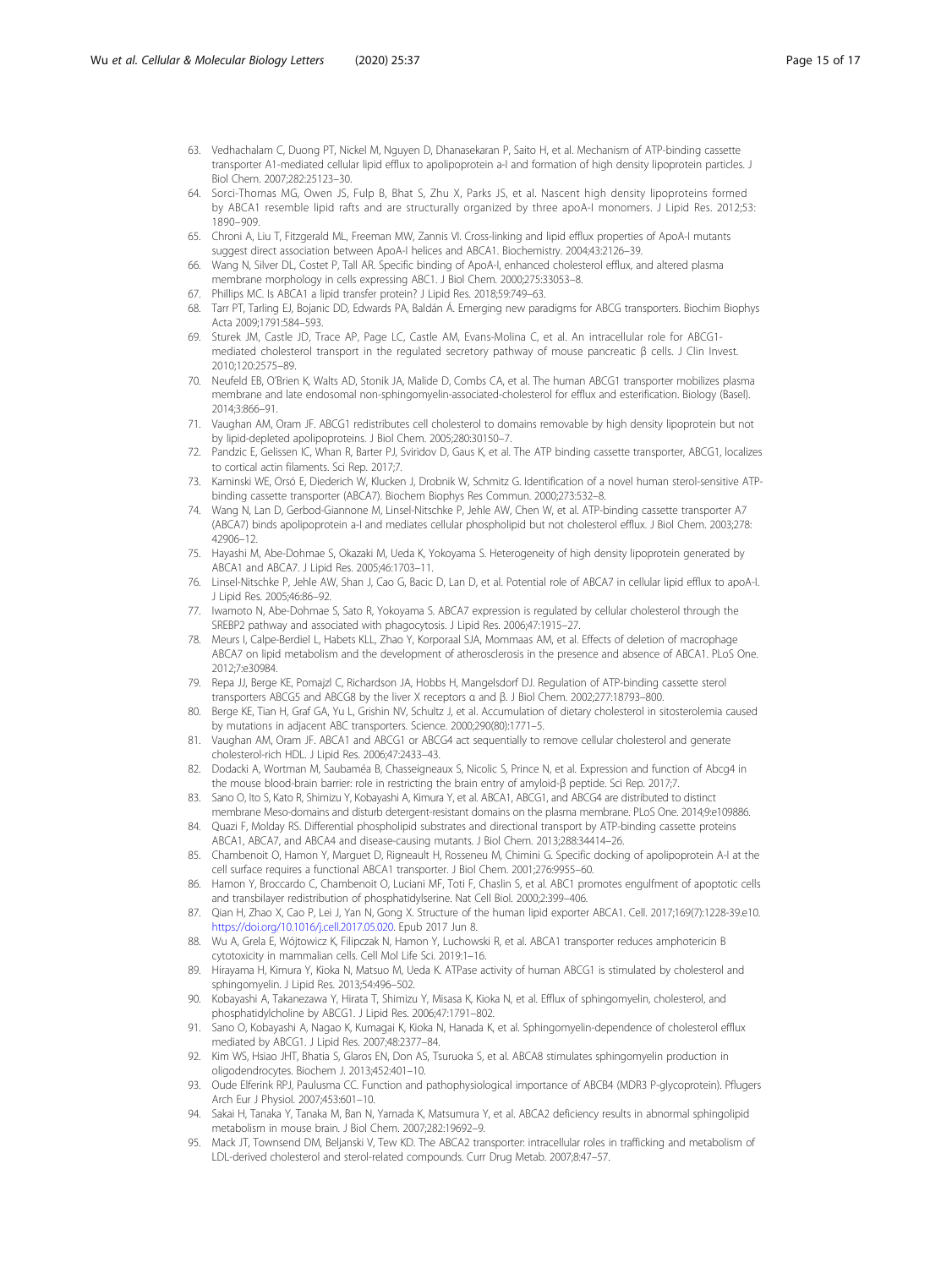- <span id="page-15-0"></span>96. Zhou C-J, Zhao L-X, Inagaki N, Guan J-L, Nakajo S, Hirabayashi T, et al. ATP-binding cassette transporter ABC2/ABCA2 in the rat brain: a novel mammalian lysosome-associated membrane protein and a specific marker for Oligodendrocytes but not for myelin sheaths. J Neurosci. 2001;21:849–57.
- 97. Davis W Jr. The ATP-binding cassette transporter-2 (ABCA2) regulates cholesterol homeostasis and lowdensity lipoprotein receptor metabolism in N2a neuroblastoma cells. Biochim Biophys Acta. 1811;2011: 1152–64.
- 98. Porn MI, Slotte JP. Reversible effects of sphingomyelin degradation on cholesterol distribution and metabolism in fibroblasts and transformed neuroblastoma cells. Biochem J. 1990;271:121–6.
- 99. Bartzokis G. Age-related myelin breakdown: a developmental model of cognitive decline and Alzheimer's disease. Neurobiol Aging. 2004;25:5–18 author reply 49-62.
- 100. Macé S, Cousin E, Ricard S, Génin E, Spanakis E, Lafargue-Soubigou C, et al. ABCA2 is a strong genetic risk factor for early-onset Alzheimer's disease. Neurobiol Dis. 2005;18:119–25.
- 101. Wollmer MA, Kapaki E, Hersberger M, Muntwyler J, Brunner F, Tsolaki M, et al. Ethnicity-dependent genetic association ofABCA2 with sporadic Alzheimer's disease. Am J Med Genet Part B Neuropsychiatr Genet. 2006;141B:534–6.
- 102. Yamano G, Funahashi H, Kawanami O, Zhao L-X, Ban N, Uchida Y, et al. ABCA3 is a lamellar body membrane protein in human lung alveolar type II cells <sup>1</sup>. FEBS Lett. 2001;508:221-5.
- 103. Ban N, Matsumura Y, Sakai H, Takanezawa Y, Sasaki M, Arai H, et al. ABCA3 as a lipid transporter in pulmonary surfactant biogenesis. J Biol Chem. 2007;282:9628–34.
- 104. Cheong N, Zhang H, Madesh M, Zhao M, Yu K, Dodia C, et al. ABCA3 is critical for lamellar body biogenesis in vivo. J Biol Chem. 2007;282:23811–7.
- 105. Matsumura Y, Sakai H, Sasaki M, Ban N, Inagaki N. ABCA3-mediated choline-phospholipids uptake into intracellular vesicles in A549 cells. FEBS Lett. 2007;581:3139–44.
- 106. Shulenin S, Nogee LM, Annilo T, Wert SE, Whitsett JA, Dean M. ABCA3 gene mutations in newborns with fatal surfactant deficiency. N Engl J Med. 2004;350:1296–303.
- 107. Kawaguchi K, Morita M. ABC transporter subfamily D: distinct differences in behavior between ABCD1-3 and ABCD4 in subcellular localization, function, and human disease. Biomed Res Int. 2016;2016.
- 108. Mosser J, Douar AM, Sarde CO, Kioschis P, Feil R, Moser H, et al. Putative X-linked adrenoleukodystrophy gene shares unexpected homology with ABC transporters. Nature. 1993;361:726–30.
- 109. Van Roermund CWT, Visser WF, Ijlst L, Van Cruchten A, Boek M, Kulik W, et al. The human peroxisomal ABC half transporter ALDP functions as a homodimer and accepts acyl-CoA esters. FASEB J. 2008;22:4201–8.
- 110. Trompier D, Savary S. X-linked adrenoleukodystrophy. Morgan & Claypool; 2013.
- 111. Genin EC, Geillon F, Gondcaille C, Athias A, Gambert P, Trompier D, et al. Substrate specificity overlap and interaction between adrenoleukodystrophy protein (ALDP/ABCD1) and adrenoleukodystrophy-related protein (ALDRP/ABCD2). J Biol Chem. 2011;286:8075–84.
- 112. Van Roermund CWT, Visser WF, Ijlst L, Waterham HR, Wanders RJA. Differential substrate specificities of human ABCD1 and ABCD2 in peroxisomal fatty acid β-oxidation. Biochim Biophys Acta 2011;1811:148–152.
- 113. Ferdinandusse S, Jimenez-Sanchez G, Koster J, Denis S, Van Roermund CW, Silva-Zolezzi I, et al. A novel bile acid biosynthesis defect due to a deficiency of peroxisomal ABCD3. Hum Mol Genet. 2015;24:361–70.
- 114. Wanders RJA, Waterham HR. Biochemistry of mammalian peroxisomes revisited. Annu Rev Biochem. 2006;75:295–332. 115. Sargsyan Y, Thoms S. Staying in healthy contact: how peroxisomes interact with other cell organelles. Trends Mol Med. 2019.
- 116. Trompier D, Vejux A, Zarrouk A, Gondcaille C, Geillon F, Nury T, et al. Brain peroxisomes. Biochimie. 2014;98:102–10.
- 117. Kassmann CM. Myelin peroxisomes essential organelles for the maintenance of white matter in the nervous system. Biochimie. 2014;98:111–8.
- 118. Wanders RJA, Poll-The BT. Role of peroxisomes in human lipid metabolism and its importance for neurological development. Neurosci Lett. 2017;637:11–7.
- 119. Lodhi IJ, Semenkovich CF. Peroxisomes: a nexus for lipid metabolism and cellular signaling. Cell Metab. 2014;19:380–92.
- 120. Dimas P, Montani L, Pereira JA, Moreno D, Trötzmüller M, Gerber J, et al. Cns myelination and remyelination depend on fatty acid synthesis by oligodendrocytes. Elife. 2019;8.
- 121. Tsuji S, Suzuki M, Ariga T, Sekine M, Kuriyama M, Miyatake T. Abnormality of long-chain fatty acids in erythrocyte membrane Sphingomyelin from patients with Adrenoleukodystrophy. J Neurochem. 1981;36:1046–9.
- 122. Tanaka K, Shimada M, Naruto T, Yamamoto H, Saeki Y, Sai H, et al. Very long-chain fatty acids in erythrocyte membrane sphingomyelin: detection of ALD hemizygotes and heterozygotes. Neurology. 1986;36:791–5.
- 123. Abe Y, Honsho M, Nakanishi H, Taguchi R, Fujiki Y. Very-long-chain polyunsaturated fatty acids accumulate in phosphatidylcholine of fibroblasts from patients with Zellweger syndrome and acyl-CoA oxidase1 deficiency. Biochim Biophys Acta 2014;1841:610–619.
- 124. Brown FR, Chen WW, Kirschner DA, Frayer KL, Powers JM, Moser AB, et al. Myelin membrane from Adrenoleukodystrophy brain white matter—biochemical properties. J Neurochem. 1983;41:341–8.
- 125. Igarashi M, Schaumburg HH, Powers J, Kishimoto Y, Koilodny E, Suzuki K. Fatty acid abnomarlity in adrenoleukodystrophy. J Neurochem. 1976;26:851–60.
- 126. Wilson R, Sargent JR. Lipid and fatty acid composition of brain tissue from Adrenoleukodystrophy patients. J Neurochem. 1993;61:290–7.
- 127. Huffnagel IC, van de Beek MC, Showers AL, Orsini JJ, Klouwer FCC, Dijkstra IME, et al. Comparison of C26:0-carnitine and C26:0-lysophosphatidylcholine as diagnostic markers in dried blood spots from newborns and patients with adrenoleukodystrophy. Mol Genet Metab. 2017;122:209–15.
- 128. Herzog K, Pras-Raves ML, Ferdinandusse S, Vervaart MAT, Luyf ACM, van Kampen AHC, et al. Functional characterisation of peroxisomal β-oxidation disorders in fibroblasts using lipidomics. J Inherit Metab Dis. 2018;41:479–87.
- 129. Hama K, Fujiwara Y, Morita M, Yamazaki F, Nakashima Y, Takei S, et al. Profiling and imaging of phospholipids in brains of Abcd1-deficient mice. Lipids. 2018;53:85–102.
- 130. Zhang F, Kamp F, Hamilton JA. Dissociation of long and very long chain fatty acids from phospholipid bilayers. Biochemistry. 1996;35:16055–60.